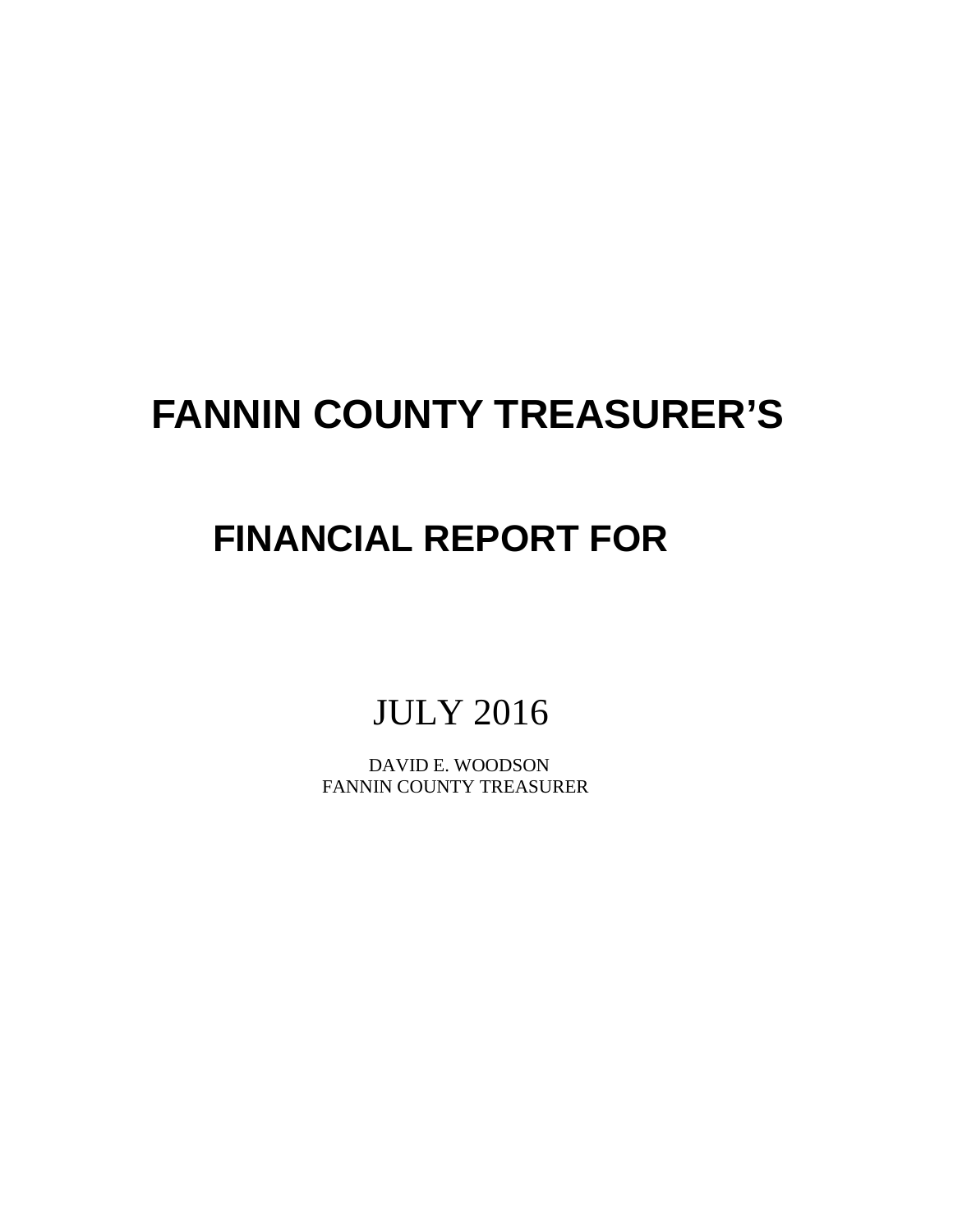# 08/05/2016 FUND DEPOSIT LISTING PAGE 1

| RECEIPT | <b>RECEIVED</b> | DATE     | DATE    | DESCRIPTION       | BANK    | <b>TNCOME</b>  | REPORT | AMOUNT          |
|---------|-----------------|----------|---------|-------------------|---------|----------------|--------|-----------------|
| NUMBER  | <b>FROM</b>     | RECEIVED | DEPOSIT | OF MONEY RECEIVED | ACCOUNT | <b>ACCOUNT</b> | CODES  | <b>RECEIVED</b> |
|         |                 |          |         |                   |         |                |        |                 |

GENERAL FUND

|                           | =====================================                                                        |                             |                                                      |                  |                  |             |
|---------------------------|----------------------------------------------------------------------------------------------|-----------------------------|------------------------------------------------------|------------------|------------------|-------------|
| 0000160835-01 TEXPOOL     |                                                                                              |                             | 07-01-2016 07-01-2016 JUNE 2016 INTEREST 10-103-175  |                  | $10 - 360 - 100$ | 1,052.48    |
|                           | 0000160840-01 VISION MEDIA GROUP, INC.                                                       |                             | 07-01-2016 07-01-2016 JULY 2016 TOWER REN 10-103-100 |                  | $10 - 370 - 100$ | 200.00      |
|                           | 0000160841-01 BOND SUPERVISION                                                               |                             | 07-05-2016 07-05-2016 WEEK OF 6/27/16 THR 10-103-100 |                  | $10 - 340 - 573$ | 1,810.00    |
|                           | 0000160843-01 DISTRICT ATTORNEY TRUST                                                        |                             | 07-05-2016 07-05-2016 ADMIN. FEES & CERTI 10-103-100 |                  | $10 - 340 - 475$ | 26.73       |
|                           | 0000160843-02 DISTRICT ATTORNEY TRUST                                                        |                             | 07-05-2016 07-05-2016 ADMIN. FEES & CERTI 10-103-100 |                  | $10 - 475 - 311$ | 26.67       |
|                           | 0000160845-01 LAW OFFICE OF MARILYN J.                                                       |                             | 07-05-2016 07-05-2016 SERVE PAPERS                   | 10-103-100       | $10 - 340 - 550$ | 140.00      |
| 0000160846-01 SECURUS     |                                                                                              |                             | 07-05-2016 07-05-2016 MAY 2016 COMMISSION 10-103-100 |                  | $10 - 319 - 420$ | 9,609.48    |
| 0000160847-01 LEGEND BANK |                                                                                              |                             | 07-05-2016 07-05-2016 JUNE 2016 INTEREST 10-103-100  |                  | $10 - 360 - 100$ | 284.30      |
| 0000160847-28 LEGEND BANK |                                                                                              |                             | 07-05-2016 07-05-2016 JUNE 2016 INTEREST 10-100-100  |                  | $10 - 360 - 100$ | 1.88        |
|                           | 0000160848-01 APPRAISAL DISTRICT                                                             | 07-07-2016 07-07-2016 TAXES |                                                      | $10 - 103 - 100$ | $10 - 310 - 110$ | 22,510.08   |
|                           | 0000160848-06 APPRAISAL DISTRICT                                                             | 07-07-2016 07-07-2016 TAXES |                                                      | $10 - 103 - 100$ | $10 - 310 - 120$ | 4,268.66    |
| 0000160851-01 TAX A/C     |                                                                                              |                             | 07-08-2016 07-08-2016 WEEK OF 7/1/16                 | 10-103-100       | $10 - 321 - 200$ | 2,454.35    |
| 0000160852-01 TAX A/C     |                                                                                              |                             | 07-08-2016 07-08-2016 WEEK OF 6/24/16                | $10 - 103 - 100$ | $10 - 321 - 200$ | 1,788.30    |
| 0000160853-01 TAX A/C     |                                                                                              |                             | 07-08-2016 07-08-2016 WEEK OF 6/24/16 190 10-103-100 |                  | $10 - 321 - 250$ | 950.00      |
|                           | 0000160854-01 TEXAS COMPTROLLER OF                                                           |                             | 07-08-2016 07-08-2016 APRIL-MAY 2016 UNTI 10-103-100 |                  | $10 - 370 - 147$ | 1,880.47    |
|                           | 0000160860-01 BOND SUPERVISION                                                               |                             | 07-11-2016 07-11-2016 WEEK OF 7/05/16 THR 10-103-100 |                  | $10 - 340 - 573$ | 1,645.00    |
|                           | 0000160862-01 COMPTROLLER- STATE FISCAL 07-12-2016 07-12-2016 MAY 2016 LOCAL SALE 10-103-100 |                             |                                                      |                  | $10 - 318 - 160$ | 58, 143. 35 |
|                           | 0000160864-01 FANNIN COUNTY HEALTH DEPT 07-13-2016 07-13-2016 JUNE 2016 FOOD PERM 10-103-100 |                             |                                                      |                  | $10 - 320 - 545$ | 1,225.00    |
|                           | 0000160865-01 FANNIN COUNTY CSCD                                                             |                             | 07-13-2016 07-13-2016 RESTITUTION - RONNI 10-103-100 |                  | $10 - 370 - 130$ | 32.45       |
| 0000160867-01 TAX A/C     |                                                                                              |                             | 07-13-2016 07-13-2016 WEEK OF 7/8/16                 | $10 - 103 - 100$ | $10 - 321 - 200$ | 1,837.70    |
| 0000160868-01 TAX A/C     |                                                                                              |                             | 07-13-2016 07-13-2016 WEEK OF 7/8/16 155 10-103-100  |                  | $10 - 321 - 250$ | 775.00      |
| 0000160869-01 TAX A/C     |                                                                                              |                             | 07-13-2016 07-13-2016 WEEK OF 7/01/16 191 10-103-100 |                  | $10 - 321 - 250$ | 955.00      |
|                           | 0000160870-01 FANNIN COUNTY HEALTH INSP 07-13-2016 07-13-2016 JUNE 2016 PERMITS & 10-103-100 |                             |                                                      |                  | $10 - 320 - 300$ | 8,575.03    |
|                           | 0000160871-01 APPRAISAL DISTRICT                                                             | 07-14-2016 07-14-2016 TAXES |                                                      | $10 - 103 - 100$ | $10 - 310 - 110$ | 9,109.91    |
|                           | 0000160871-06 APPRAISAL DISTRICT                                                             | 07-14-2016 07-14-2016 TAXES |                                                      | $10 - 103 - 100$ | $10 - 310 - 120$ | 897.47      |
| 0000160874-01 US BANK     |                                                                                              |                             | 07-15-2016 07-15-2016 MAY 2016 INMATE PER 10-103-100 |                  | $10 - 319 - 553$ | 26,382.50   |
|                           | 0000160875-01 COMPTROLLER - STATE FISCA 07-15-2016 07-15-2016 MB GR CNTY ALLOC               |                             |                                                      | 10-103-100       | $10 - 318 - 140$ | 1,502.83    |
|                           | 0000160875-02 COMPTROLLER - STATE FISCA 07-15-2016 07-15-2016 MB SALES CNTY ALLOC 10-103-100 |                             |                                                      |                  | $10 - 318 - 140$ | 1,847.34    |
|                           | 0000160878-01 FANNIN COUNTY SHERIFF DEP 07-15-2016 07-15-2016 CIVIL PROCESS FEES             |                             |                                                      | 10-103-100       | $10 - 340 - 560$ | 14,476.11   |
|                           | 0000160878-02 FANNIN COUNTY SHERIFF DEP 07-15-2016 07-15-2016 INTEREST 2011-2015 10-103-100  |                             |                                                      |                  | $10 - 360 - 100$ | 11.86       |
|                           | 0000160879-01 BOND SUPERVISION                                                               |                             | 07-18-2016 07-18-2016 WEEK OF 7/11/16 THR 10-103-100 |                  | $10 - 340 - 573$ | 1,350.00    |
|                           | 0000160880-01 TEXAS ASSOCIATION OF                                                           |                             | 07-18-2016 07-18-2016 COURTHOUSE WATER DA 10-103-100 |                  | $10 - 370 - 132$ | 12,223.34   |
|                           | 0000160883-01 COCA-COLA REFRESHMENT                                                          |                             | 07-19-2016 07-19-2016 COKE COMMISSIONS               | $10 - 103 - 100$ | $10 - 370 - 565$ | 13.90       |
|                           | 0000160884-01 EMBASSY SUITES SAN MARCOS 07-19-2016 07-19-2016 TRAVEL REFUND                  |                             |                                                      | $10 - 103 - 100$ | $10 - 435 - 427$ | 68.42       |
|                           | 0000160885-01 DISTRICT COURTS-                                                               |                             | 07-19-2016 07-19-2016 JULY 2016 - COUNTY 10-103-100  |                  | $10 - 370 - 152$ | 359.81      |
|                           | 0000160887-01 OFFICE OF COURT ADMIN.                                                         |                             | 07-20-2016 07-20-2016 FY16 FORMULA GRANY 10-103-100  |                  | $10 - 330 - 437$ | 7,327.50    |
|                           | 0000160891-01 APPRAISAL DISTRICT                                                             | 07-21-2016 07-21-2016 TAXES |                                                      | $10 - 103 - 100$ | $10 - 310 - 110$ | 4,022.28    |
|                           | 0000160891-02 APPRAISAL DISTRICT                                                             | 07-21-2016 07-21-2016 TAXES |                                                      | $10 - 103 - 100$ | $10 - 321 - 901$ | 646.55      |
|                           | 0000160891-07 APPRAISAL DISTRICT                                                             | 07-21-2016 07-21-2016 TAXES |                                                      | $10 - 103 - 100$ | $10 - 310 - 120$ | 827.89      |
|                           | 0000160893-01 AMERICAN TOWER                                                                 |                             | 07-25-2016 07-25-2016 AUG. 2016 TOWER REN 10-103-100 |                  | $10 - 370 - 115$ | 925.75      |
|                           | 0000160894-02 CITY OF LEONARD                                                                |                             | 07-25-2016 07-25-2016 MAY 7, 2016 EARLY & 10-103-100 |                  | $10 - 340 - 484$ | 75.00       |
|                           | 0000160894-03 CITY OF LEONARD                                                                |                             | 07-25-2016 07-25-2016 MAY 7. 2016 EARLY & 10-103-100 |                  | $10 - 404 - 430$ | 4.05        |
|                           | 0000160895-02 CITY OF BONHAM                                                                 |                             | 07-25-2016 07-25-2016 MAY 7, 2016 EARLY & 10-103-100 |                  | $10 - 340 - 484$ | 75.00       |
|                           | 0000160895-03 CITY OF BONHAM                                                                 |                             | 07-25-2016 07-25-2016 MAY 7, 2016 EARLY & 10-103-100 |                  | $10 - 404 - 430$ | 4.05        |
|                           | 0000160896-02 CITY OF ECTOR                                                                  |                             | 07-25-2016 07-25-2016 MAY 7, 2016 EARLY & 10-103-100 |                  | $10 - 340 - 484$ | 75.00       |
|                           | 0000160896-03 CITY OF ECTOR                                                                  |                             | 07-25-2016 07-25-2016 MAY 7, 2016 EARLY & 10-103-100 |                  | $10 - 404 - 430$ | 4.05        |
|                           | 0000160897-02 CITY OF HONEY GROVE                                                            |                             | 07-25-2016 07-25-2016 MAY 7, 2016 EARLY & 10-103-100 |                  | $10 - 340 - 484$ | 75.00       |
|                           | 0000160897-03 CITY OF HONEY GROVE                                                            |                             | 07-25-2016 07-25-2016 MAY 7, 2016 EARLY & 10-103-100 |                  | $10 - 404 - 430$ | 4.05        |
| 0000160898-02 SAVOY ISD   |                                                                                              |                             | 07-25-2016 07-25-2016 MAY 7, 2016 EARLY & 10-103-100 |                  | $10 - 340 - 484$ | 75.00       |
| 0000160898-03 SAVOY ISD   |                                                                                              |                             | 07-25-2016 07-25-2016 MAY 7, 2016 EARLY % 10-103-100 |                  | $10 - 404 - 430$ | 4.05        |
| 0000160899-02 BONHAM ISD  |                                                                                              |                             | 07-25-2016 07-25-2016 MAY 7, 2016 EARLY & 10-103-100 |                  | $10 - 340 - 484$ | 75.00       |
| 0000160899-03 BONHAM ISD  |                                                                                              |                             | 07-25-2016 07-25-2016 MAY 7, 2016 EARLY & 10-103-100 |                  | $10 - 404 - 430$ | 4.05        |
| 0000160899-04 BONHAM ISD  |                                                                                              |                             | 07-25-2016 07-25-2016 MAY 7, 2016 EARLY & 10-103-100 |                  | $10 - 370 - 130$ | 20.00       |
|                           | 0000160908-01 BOND SUPERVISION                                                               |                             | 07-25-2016 07-25-2016 WEEK OF 07/18/16 TH 10-103-100 |                  |                  | 1,260.00    |
|                           |                                                                                              |                             |                                                      |                  | $10 - 340 - 573$ |             |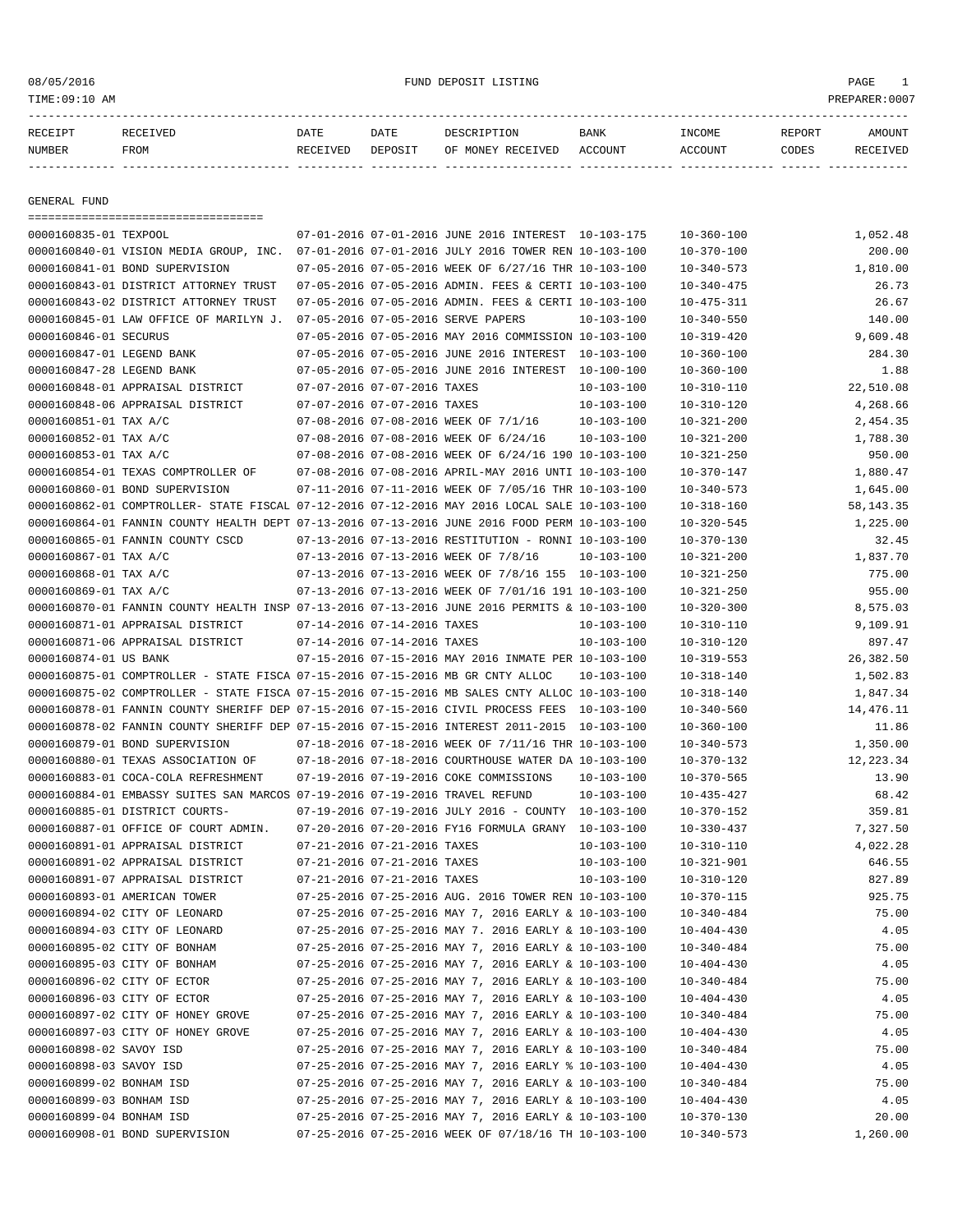08/05/2016 FUND DEPOSIT LISTING PAGE 2

| RECEIPT | <b>RECEIVED</b> | DATE     | DATE    | DESCRIPTION          | <b>BANK</b>    | INCOME  | <b>REPORT</b> | AMOUNT          |
|---------|-----------------|----------|---------|----------------------|----------------|---------|---------------|-----------------|
| NUMBER  | FROM            | RECEIVED | DEPOSIT | RECEIVED<br>OF MONEY | <b>ACCOUNT</b> | ACCOUNT | CODES         | <b>RECEIVED</b> |
|         |                 |          |         |                      |                |         |               |                 |

GENERAL FUND

| =====================================  |                             |                                                      |                  |                  |           |
|----------------------------------------|-----------------------------|------------------------------------------------------|------------------|------------------|-----------|
| 0000160910-01 CONSTABLE PCT. # 1       |                             | 07-26-2016 07-26-2016 SERVE PAPERS                   | 10-103-100       | $10 - 340 - 550$ | 70.00     |
| 0000160912-01 TAX A/C                  |                             | 07-27-2016 07-27-2016 JUNE 2016 TABC 5% C 10-103-100 |                  | $10 - 320 - 200$ | 12.00     |
| 0000160913-01 TAX A/C                  |                             | 07-27-2016 07-27-2016 WEEK OF 7/15/16 196 10-103-100 |                  | $10 - 321 - 250$ | 980.00    |
| 0000160914-01 TAX A/C                  |                             | 07-27-2016 07-27-2016 WEEK OF 7/8/16                 | $10 - 103 - 100$ | $10 - 321 - 200$ | 49.40     |
| 0000160915-01 TAX A/C                  |                             | 07-27-2016 07-27-2016 WEEK OF 7/1/16                 | $10 - 103 - 100$ | $10 - 321 - 200$ | 3.80      |
| 0000160916-01 TAX A/C                  |                             | 07-27-2016 07-27-2016 WEEK OF 7/15/16                | $10 - 103 - 100$ | $10 - 321 - 200$ | 1.90      |
| 0000160917-01 TAX A/C                  |                             | 07-27-2016 07-27-2016 WEEK OF 6/10/16                | 10-103-100       | $10 - 321 - 200$ | 1.90      |
| 0000160918-01 TAX A/C                  |                             | 07-27-2016 07-27-2016 WEEK OF 7/15/16                | 10-103-100       | $10 - 321 - 200$ | 2,184.05  |
| 0000160921-02 CITY OF LADONIA          |                             | 07-27-2016 07-27-2016 MAY 7, 2016 EARLY & 10-103-100 |                  | $10 - 340 - 484$ | 75.00     |
| 0000160921-03 CITY OF LADONIA          |                             | 07-27-2016 07-27-2016 MAY 7, 2016 EARLY & 10-103-100 |                  | $10 - 404 - 430$ | 4.05      |
| 0000160922-02 CITY OF WHITEWRIGHT      |                             | 07-27-2016 07-27-2016 MAY 7, 2016 EARLY & 10-103-100 |                  | $10 - 340 - 484$ | 75.00     |
| 0000160922-03 CITY OF WHITEWRIGHT      |                             | 07-27-2016 07-27-2016 MAY 7, 2016 EARLY & 10-103-100 |                  | $10 - 404 - 430$ | 4.05      |
| 0000160923-02 HONEY GROVE ISD          |                             | 07-27-2016 07-27-2016 MAY 7, 2016 EARLY & 10-103-100 |                  | $10 - 340 - 484$ | 75.00     |
| 0000160923-03 HONEY GROVE ISD          |                             | 07-27-2016 07-27-2016 MAY 7, 2016 EARLY & 10-103-100 |                  | $10 - 404 - 430$ | 4.05      |
| 0000160924-01 GRAYSON COUNTY, TEXAS    |                             | 07-27-2016 07-27-2016 PROCESS SERVER FEES 10-103-100 |                  | $10 - 340 - 560$ | 80.00     |
| 0000160929-01 FANNIN COUNTY BAIL BONDS |                             | 07-29-2016 07-29-2016 SETTLEMENT AGREEMEN 10-103-100 |                  | $10 - 370 - 130$ | 1,398.33  |
| 0000160930-01 APPRAISAL DISTRICT       | 07-29-2016 07-29-2016 TAXES |                                                      | $10 - 103 - 100$ | $10 - 310 - 110$ | 11,181.58 |
| 0000160930-02 APPRAISAL DISTRICT       | 07-29-2016 07-29-2016 TAXES |                                                      | $10 - 103 - 100$ | $10 - 321 - 901$ | 283.27    |
| 0000160930-07 APPRAISAL DISTRICT       | 07-29-2016 07-29-2016 TAXES |                                                      | $10 - 103 - 100$ | $10 - 310 - 120$ | 1,720.14  |
| 0000160931-01 BUN DONUTS               |                             | 07-29-2016 07-29-2016 CASH FOR CHECK THAT 10-103-100 |                  | $10 - 320 - 545$ | 150.00    |

FUND TOTAL 222,293.21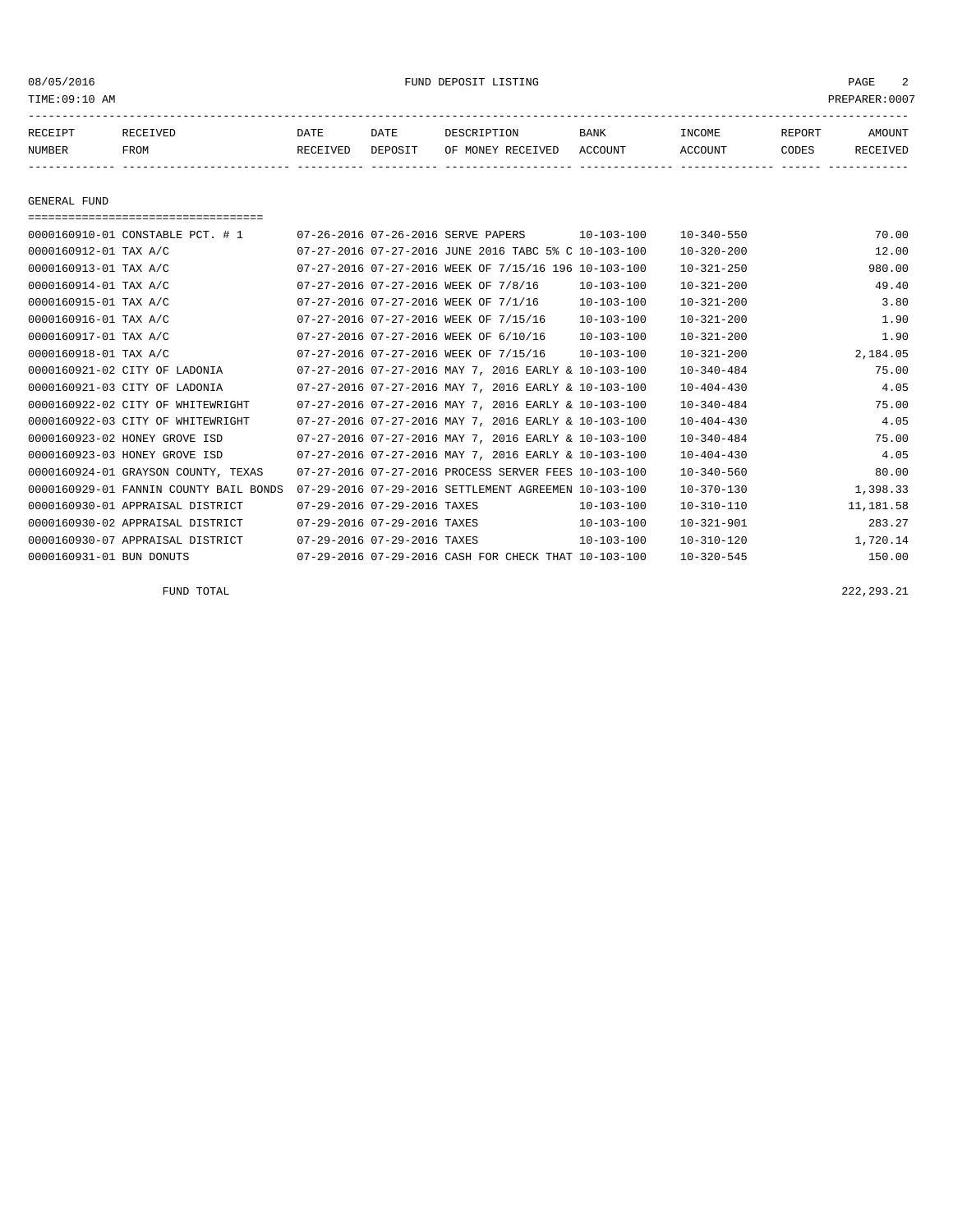TIME:09:10 AM PREPARER:0007

| RECEIPT | <b>RECEIVED</b> | DATE     | DATE    | DESCRIPTION       | BANK    | <b>INCOME</b> | <b>REPORT</b> | AMOUNT          |
|---------|-----------------|----------|---------|-------------------|---------|---------------|---------------|-----------------|
| NUMBER  | FROM            | RECEIVED | DEPOSIT | OF MONEY RECEIVED | ACCOUNT | CCOUNT        | CODES         | <b>RECEIVED</b> |
|         |                 |          |         |                   |         |               |               |                 |

COURTHOUSE SECURITY

===================================

| 0000160847-02 LEGEND BANK | 07-05-2016 07-05-2016 JUNE 2016 INTEREST 11-103-100 |  | 11-360-100 | , 68 |
|---------------------------|-----------------------------------------------------|--|------------|------|
|                           |                                                     |  |            |      |

FUND TOTAL 6.68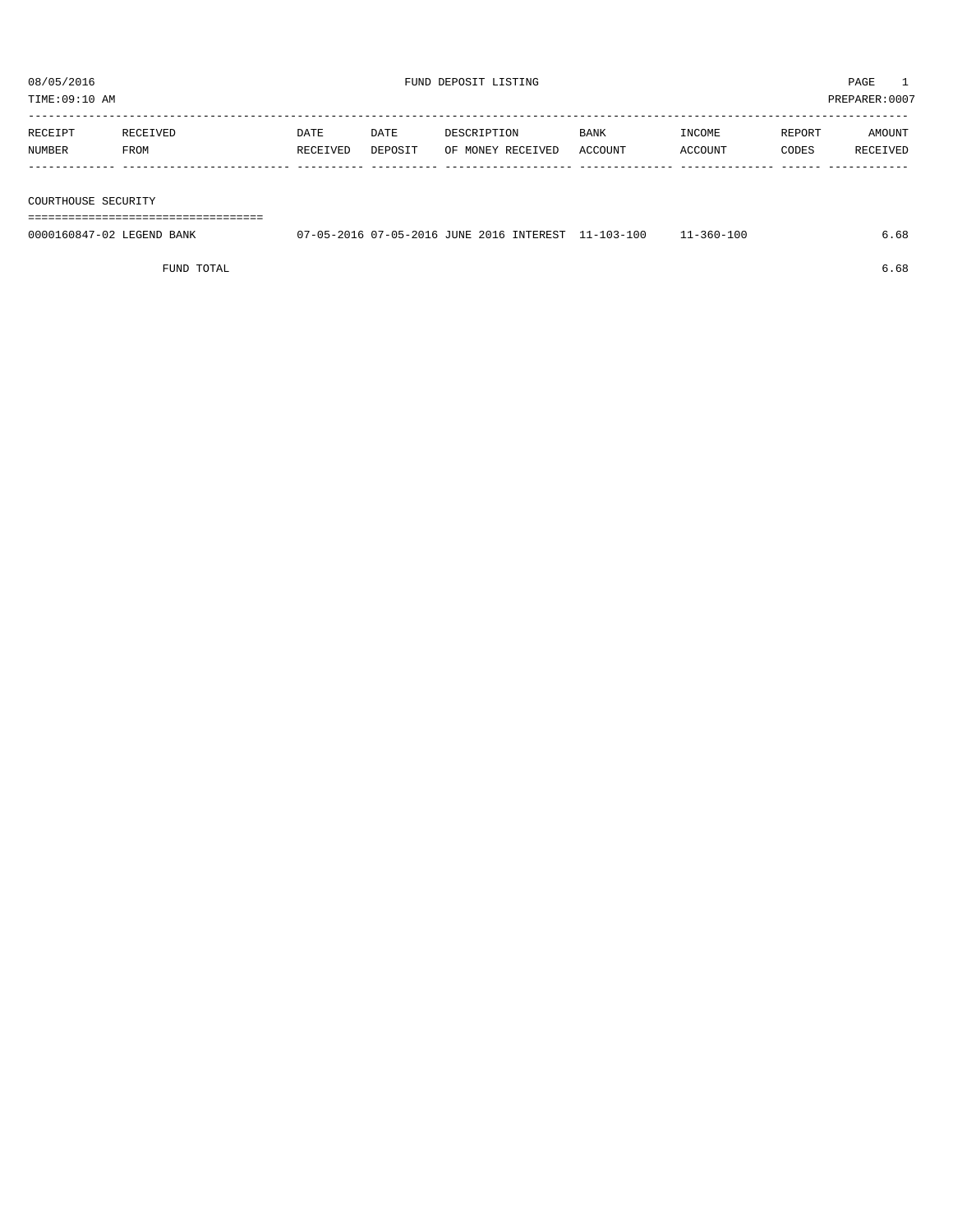TIME:09:10 AM PREPARER:0007

| RECEIPT | RECEIVED | DATE     | DATE    | DESCRIPTION       | <b>BANK</b> | INCOME  | REPORT | AMOUNT   |
|---------|----------|----------|---------|-------------------|-------------|---------|--------|----------|
| NUMBER  | FROM     | RECEIVED | DEPOSIT | OF MONEY RECEIVED | ACCOUNT     | ACCOUNT | CODES  | RECEIVED |
|         |          |          |         |                   |             |         |        |          |

CO.CLK.VITAL STAT.FEE

===================================

| 0000160847-03 LEGEND BANK | 07-05-2016 07-05-2016 JUNE 2016 INTEREST 12-103-100 | $12 - 360 - 100$ | 0.46 |
|---------------------------|-----------------------------------------------------|------------------|------|
|                           |                                                     |                  |      |

FUND TOTAL  $0.46$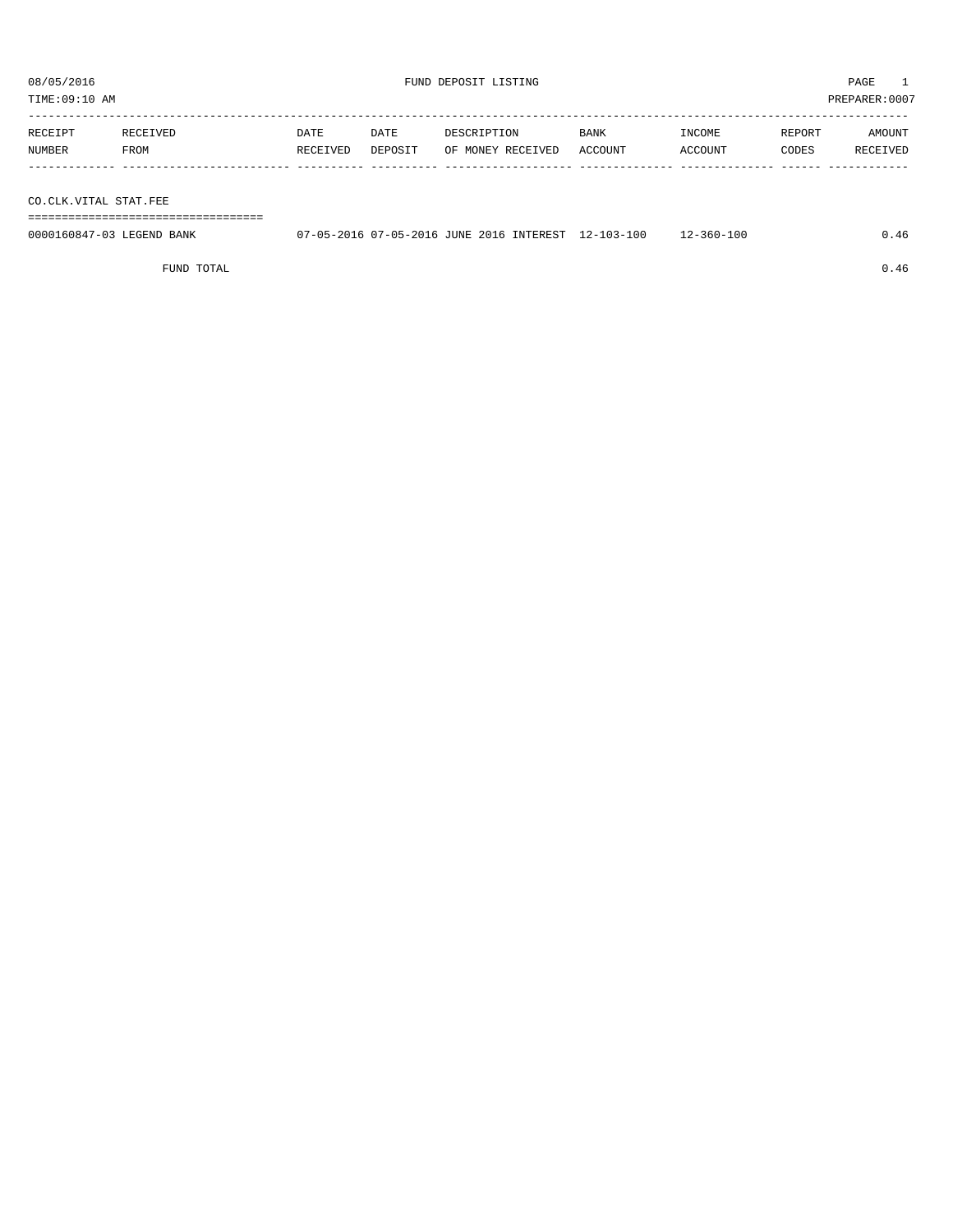# 08/05/2016 FUND DEPOSIT LISTING PAGE 1

| RECEIPT | RECEIVED | DATE     | DATE    | DESCRIPTION       | <b>BANK</b> | INCOME         | REPORT | AMOUNT   |
|---------|----------|----------|---------|-------------------|-------------|----------------|--------|----------|
| NUMBER  | FROM     | RECEIVED | DEPOSIT | OF MONEY RECEIVED | ACCOUNT     | <b>ACCOUNT</b> | CODES  | RECEIVED |
|         |          |          |         |                   |             |                |        |          |

BAIL BONDS TRUST FUND

| 0000160857-01 FANNIN COUNTY BAIL BONDS | 07-11-2016 07-11-2016 BOND FEES |                                                      | $13 - 103 - 113$ | $13 - 345 - 113$ | 105.00 |
|----------------------------------------|---------------------------------|------------------------------------------------------|------------------|------------------|--------|
| 0000160858-01 CARPENTER'S BAIL BONDS   | 07-11-2016 07-11-2016 BOND FEES |                                                      | 13-103-113       | $13 - 345 - 113$ | 75.00  |
| 0000160859-01 DOC'S BAIL BONDS         | 07-11-2016 07-11-2016 BOND FEES |                                                      | $13 - 103 - 113$ | $13 - 345 - 113$ | 90.00  |
| 0000160888-01 DOC'S BAIL BONDS         | 07-20-2016 07-20-2016 BOND FEES |                                                      | 13-103-113       | $13 - 345 - 113$ | 60.00  |
| 0000160889-01 FANNIN COUNTY BAIL BONDS | 07-20-2016 07-20-2016 BOND FEES |                                                      | 13-103-113       | $13 - 345 - 113$ | 45.00  |
| 0000160890-01 CARPENTER'S BAIL BONDS   | 07-20-2016 07-20-2016 BOND FEES |                                                      | $13 - 103 - 113$ | $13 - 345 - 113$ | 60.00  |
| 0000160927-01 FANNIN COUNTY BAIL BONDS |                                 | 07-29-2016 07-29-2016 SETTLEMENT AGREEMEN 13-103-113 |                  | $13 - 345 - 113$ | 625.00 |
| 0000160928-01 FANNIN COUNTY BAIL BONDS |                                 | 07-29-2016 07-29-2016 SETTLEMENT AGREEMEN 13-103-113 |                  | $13 - 345 - 113$ | 375.00 |
|                                        |                                 |                                                      |                  |                  |        |

FUND TOTAL  $1,435.00$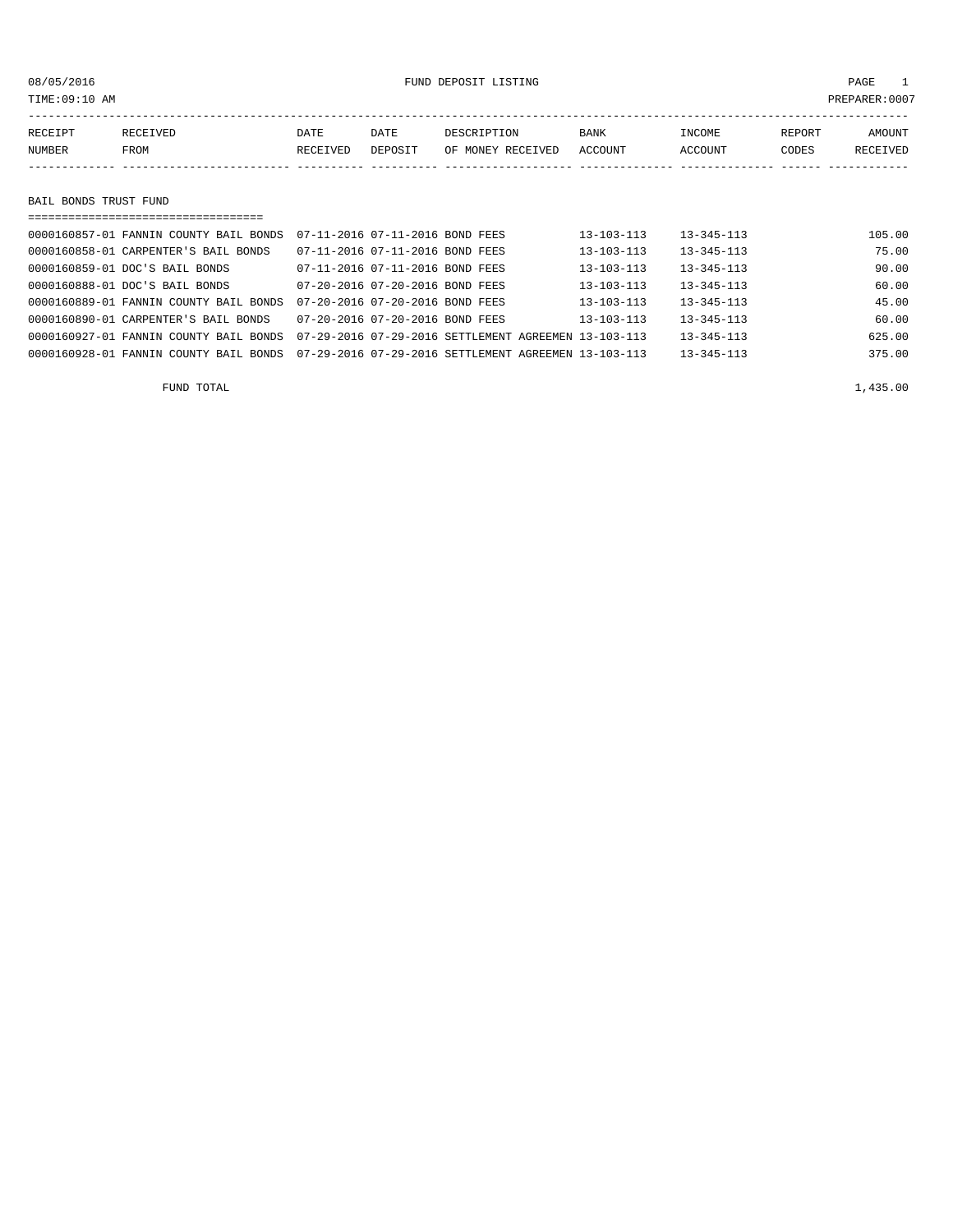TIME:09:10 AM PREPARER:0007

| RECEIPT | RECEIVED | DATE     | DATE    | DESCRIPTION       | <b>BANK</b> | INCOME  | REPORT | AMOUNT   |
|---------|----------|----------|---------|-------------------|-------------|---------|--------|----------|
| NUMBER  | FROM     | RECEIVED | DEPOSIT | OF MONEY RECEIVED | ACCOUNT     | ACCOUNT | CODES  | RECEIVED |
|         |          |          |         |                   |             |         |        |          |

CO.CLERK RECORD MNGMT.

===================================

| 0000160847-04 LEGEND BANK | 07-05-2016 07-05-2016 JUNE 2016 INTEREST 18-103-100 |  | $18 - 360 - 100$ | 77 |
|---------------------------|-----------------------------------------------------|--|------------------|----|
|                           |                                                     |  |                  |    |

FUND TOTAL  $1.77$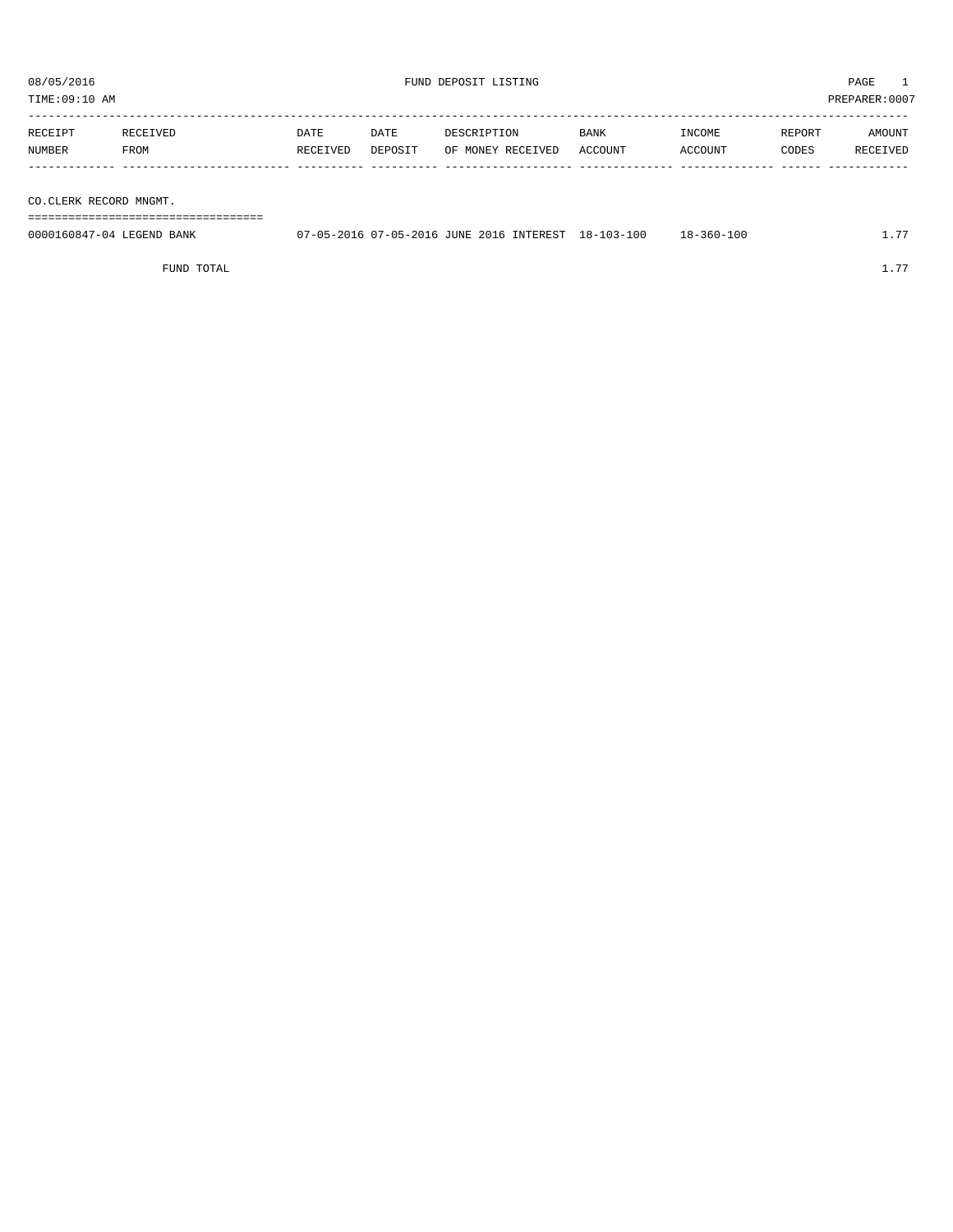TIME:09:10 AM PREPARER:0007

| RECEIPT | RECEIVED | DATE     | DATE    | DESCRIPTION               | BANK | INCOME  | REPORT | AMOUNT   |
|---------|----------|----------|---------|---------------------------|------|---------|--------|----------|
| NUMBER  | FROM     | RECEIVED | DEPOSIT | OF MONEY RECEIVED ACCOUNT |      | ACCOUNT | CODES  | RECEIVED |
|         |          |          |         |                           |      |         |        |          |
|         |          |          |         |                           |      |         |        |          |

DIST.CLK.RECORDS MNGMT.

===================================

| 0000160847-05 LEGEND BANK | 07-05-2016 07-05-2016 JUNE 2016 INTEREST 19-103-100 |  |  | 19-360-100 |  |
|---------------------------|-----------------------------------------------------|--|--|------------|--|
|                           |                                                     |  |  |            |  |

FUND TOTAL  $0.34$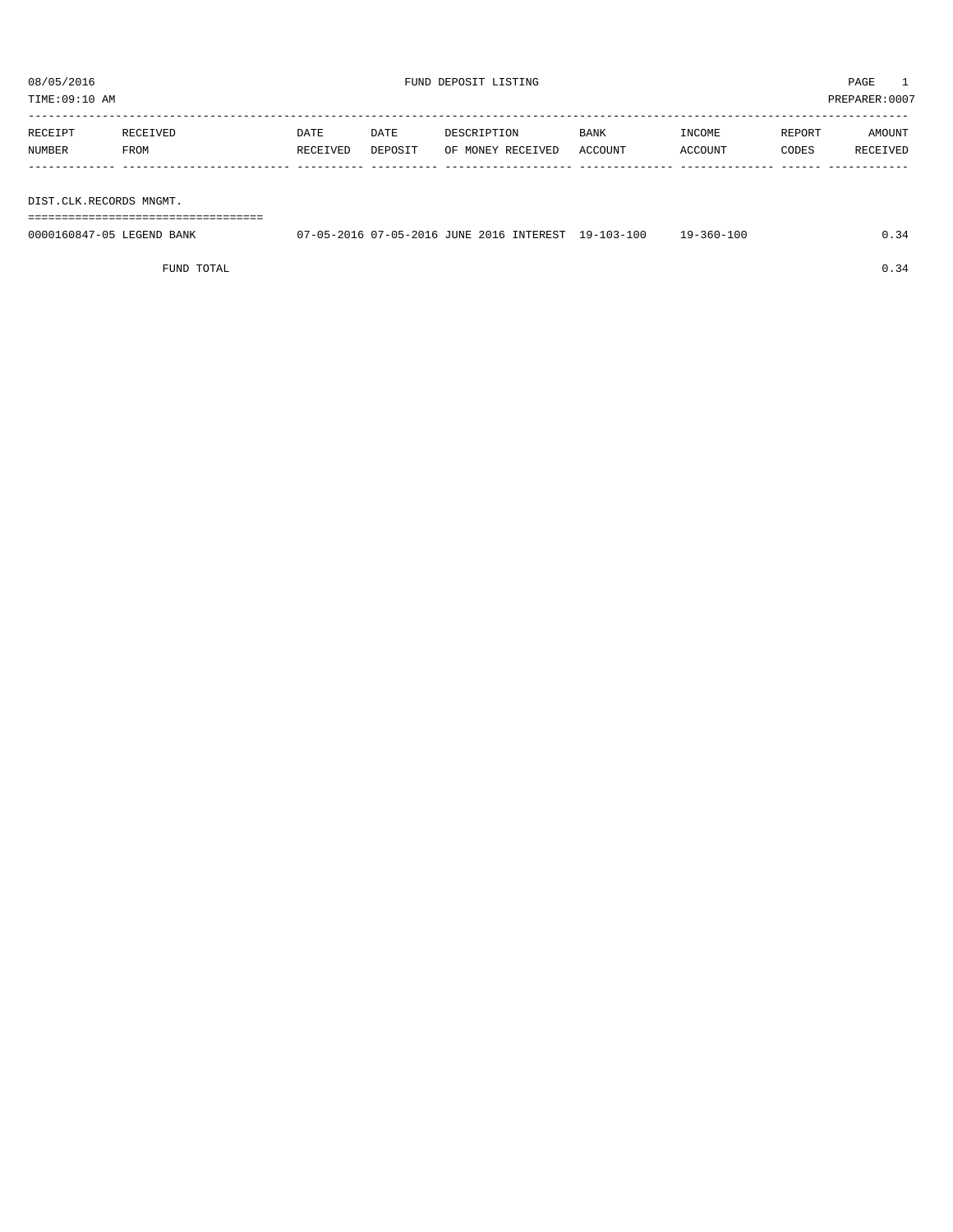TIME:09:10 AM PREPARER:0007

| RECEIPT | RECEIVED | DATE     | DATE    | DESCRIPTION       | BANK    | INCOME  | REPORT | AMOUNT   |
|---------|----------|----------|---------|-------------------|---------|---------|--------|----------|
| NUMBER  | FROM     | RECEIVED | DEPOSIT | OF MONEY RECEIVED | ACCOUNT | ACCOUNT | CODES  | RECEIVED |
|         |          |          |         |                   |         |         |        |          |
|         |          |          |         |                   |         |         |        |          |

COUNTY OFFICES REC.MNGMT.

===================================

| 0000160847-06 LEGEND BANK |  | 7-05-2016 07-05-2016 JUNE 2016 INTEREST | $20 - 103 - 100$ | $20 - 360 - 100$ |  |
|---------------------------|--|-----------------------------------------|------------------|------------------|--|
|                           |  |                                         |                  |                  |  |

FUND TOTAL 4.25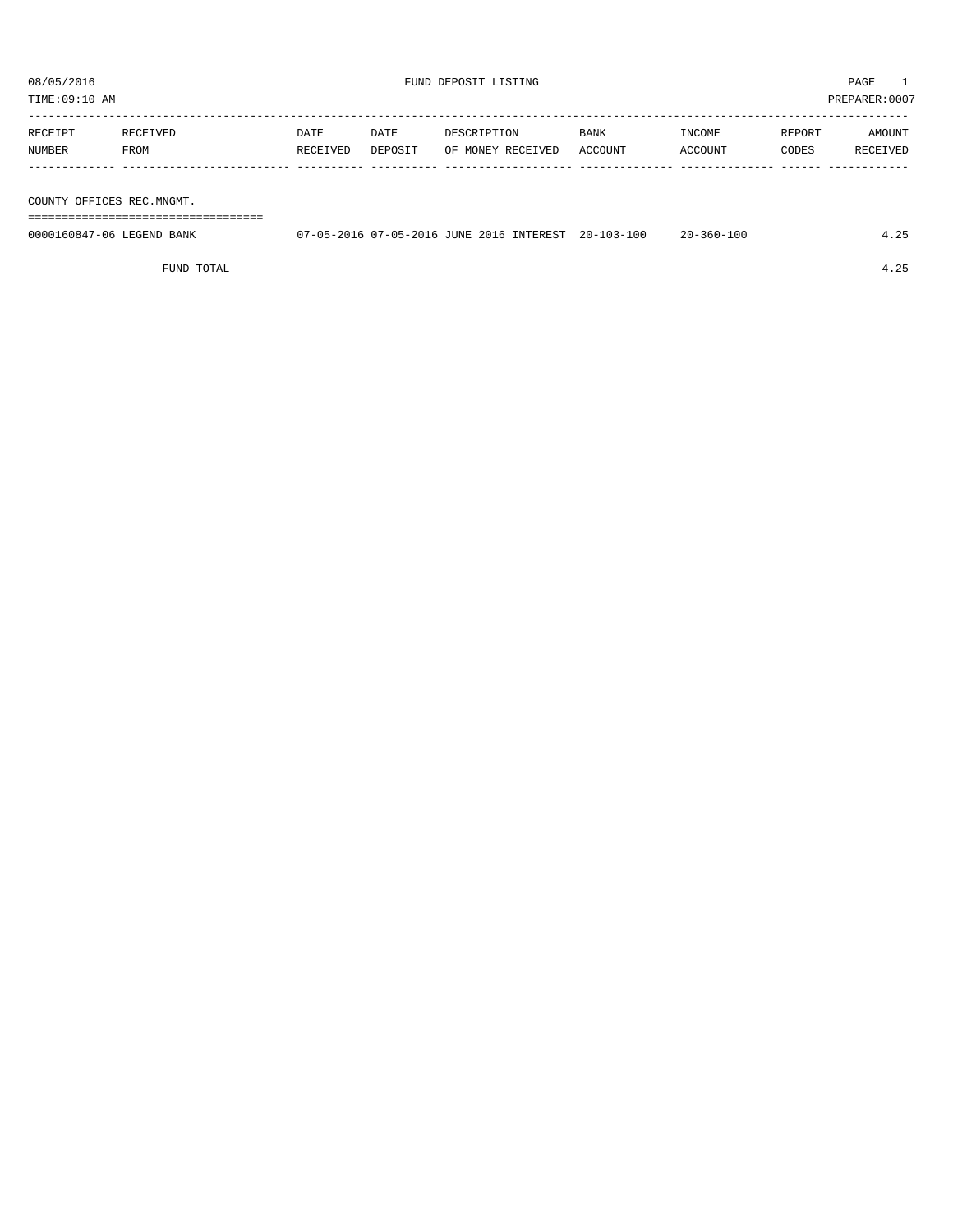08/05/2016 FUND DEPOSIT LISTING PAGE 1

| RECEIPT | RECEIVED | DATE     | DATE    | DESCRIPTION       | <b>BANK</b> | INCOME  | REPORT | AMOUNT          |
|---------|----------|----------|---------|-------------------|-------------|---------|--------|-----------------|
| NUMBER  | FROM     | RECEIVED | DEPOSIT | OF MONEY RECEIVED | ACCOUNT     | ACCOUNT | CODES  | <b>RECEIVED</b> |
|         |          |          |         |                   |             |         |        |                 |

FANNIN CO. R & B #1 FUND

| ====================================                                                         |                               |                                          |                  |                  |          |
|----------------------------------------------------------------------------------------------|-------------------------------|------------------------------------------|------------------|------------------|----------|
| 0000160835-02 TEXPOOL                                                                        |                               | 07-01-2016 07-01-2016 JUNE 2016 INTEREST | $21 - 103 - 175$ | $21 - 360 - 100$ | 5.16     |
| 0000160847-07 LEGEND BANK                                                                    |                               | 07-05-2016 07-05-2016 JUNE 2016 INTEREST | $21 - 103 - 100$ | $21 - 360 - 100$ | 17.47    |
| 0000160848-02 APPRAISAL DISTRICT                                                             | 07-07-2016 07-07-2016 TAXES   |                                          | $21 - 103 - 100$ | $21 - 310 - 110$ | 1,291.58 |
| 0000160848-07 APPRAISAL DISTRICT                                                             | 07-07-2016 07-07-2016 TAXES   |                                          | $21 - 103 - 100$ | $21 - 310 - 120$ | 242.97   |
| 0000160851-02 TAX A/C                                                                        |                               | 07-08-2016 07-08-2016 WEEK OF 7/1/16     | $21 - 103 - 100$ | $21 - 321 - 300$ | 1,828.09 |
| 0000160852-02 TAX A/C                                                                        |                               | 07-08-2016 07-08-2016 WEEK OF 6/24/16    | $21 - 103 - 100$ | $21 - 321 - 300$ | 1,377.69 |
| 0000160862-02 COMPTROLLER- STATE FISCAL 07-12-2016 07-12-2016 MAY 2016 LOCAL SALE            |                               |                                          | 21-103-100       | $21 - 318 - 160$ | 3,342.20 |
| 0000160867-02 TAX A/C                                                                        |                               | 07-13-2016 07-13-2016 WEEK OF 7/8/16     | $21 - 103 - 100$ | $21 - 321 - 300$ | 1,351.20 |
| 0000160871-02 APPRAISAL DISTRICT                                                             | 07-14-2016 07-14-2016 TAXES   |                                          | $21 - 103 - 100$ | $21 - 310 - 110$ | 523.66   |
| 0000160871-07 APPRAISAL DISTRICT                                                             | 07-14-2016 07-14-2016 TAXES   |                                          | $21 - 103 - 100$ | $21 - 310 - 120$ | 51.20    |
| 0000160891-03 APPRAISAL DISTRICT                                                             | 07-21-2016 07-21-2016 TAXES   |                                          | $21 - 103 - 100$ | $21 - 310 - 110$ | 231.21   |
| 0000160891-08 APPRAISAL DISTRICT                                                             | 07-21-2016 07-21-2016 TAXES   |                                          | $21 - 103 - 100$ | $21 - 310 - 120$ | 47.23    |
| 0000160892-01 JERRY RATER                                                                    | 07-21-2016 07-21-2016 CULVERT |                                          | $21 - 103 - 100$ | $21 - 370 - 145$ | 277.50   |
| 0000160914-02 TAX A/C                                                                        |                               | 07-27-2016 07-27-2016 WEEK OF 7/8/16     | $21 - 103 - 100$ | $21 - 321 - 300$ | 52.99    |
| 0000160915-02 TAX A/C                                                                        |                               | 07-27-2016 07-27-2016 WEEK OF 7/1/16     | $21 - 103 - 100$ | $21 - 321 - 300$ | 4.08     |
| 0000160916-02 TAX A/C                                                                        |                               | 07-27-2016 07-27-2016 WEEK OF 7/15/16    | $21 - 103 - 100$ | $21 - 321 - 300$ | 2.04     |
| 0000160917-02 TAX A/C                                                                        |                               | 07-27-2016 07-27-2016 WEEK OF 6/10/16    | $21 - 103 - 100$ | $21 - 321 - 300$ | 2.04     |
| 0000160918-02 TAX A/C                                                                        |                               | 07-27-2016 07-27-2016 WEEK OF 7/15/16    | $21 - 103 - 100$ | $21 - 321 - 300$ | 1,306.36 |
| 0000160919-01 PAUL WETZEL                                                                    | 07-27-2016 07-27-2016 CULVERT |                                          | $21 - 103 - 100$ | $21 - 370 - 145$ | 292.80   |
| 0000160930-03 APPRAISAL DISTRICT                                                             | 07-29-2016 07-29-2016 TAXES   |                                          | $21 - 103 - 100$ | $21 - 310 - 110$ | 642.74   |
| 0000160930-08 APPRAISAL DISTRICT                                                             | 07-29-2016 07-29-2016 TAXES   |                                          | $21 - 103 - 100$ | $21 - 310 - 120$ | 97.95    |
| 0000160932-01 TEXAS DEPT. OF PUBLIC SAF 07-29-2016 07-29-2016 4223 SEVERE WEATHER 21-103-100 |                               |                                          |                  | $21 - 330 - 200$ | 790.41   |
|                                                                                              |                               |                                          |                  |                  |          |

FUND TOTAL  $13,778.57$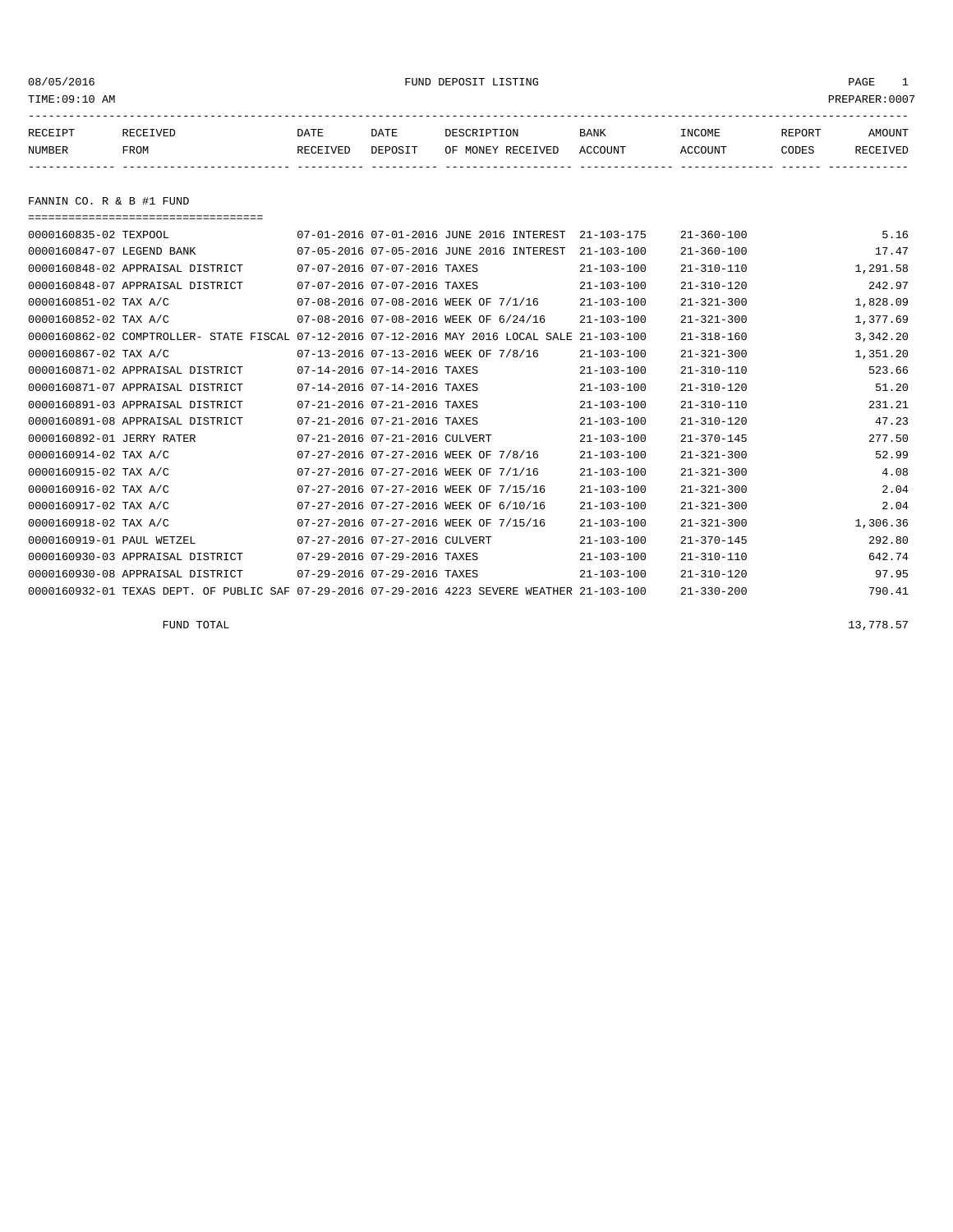08/05/2016 FUND DEPOSIT LISTING PAGE 1

| RECEIPT | <b>RECEIVED</b> | DATE            | DATE    | DESCRIPTION       | <b>BANK</b> | <b>TNCOME</b> | REPORT | AMOUNT          |
|---------|-----------------|-----------------|---------|-------------------|-------------|---------------|--------|-----------------|
| NUMBER  | FROM            | <b>RECEIVED</b> | DEPOSIT | OF MONEY RECEIVED | ACCOUNT     | ACCOUNT       | CODES  | <b>RECEIVED</b> |
|         |                 |                 |         |                   |             |               |        |                 |

FANNIN CO. R & B #2 FUND

===================================

| 0000160835-03 TEXPOOL            |                                                                                   |                               | 07-01-2016 07-01-2016 JUNE 2016 INTEREST | $22 - 103 - 175$ | $22 - 360 - 100$ | 112.72   |
|----------------------------------|-----------------------------------------------------------------------------------|-------------------------------|------------------------------------------|------------------|------------------|----------|
| 0000160847-08 LEGEND BANK        |                                                                                   |                               | 07-05-2016 07-05-2016 JUNE 2016 INTEREST | $22 - 103 - 100$ | $22 - 360 - 100$ | 13.26    |
| 0000160848-03 APPRAISAL DISTRICT |                                                                                   | 07-07-2016 07-07-2016 TAXES   |                                          | $22 - 103 - 100$ | $22 - 310 - 110$ | 1,504.52 |
| 0000160848-08 APPRAISAL DISTRICT |                                                                                   | 07-07-2016 07-07-2016 TAXES   |                                          | $22 - 103 - 100$ | $22 - 310 - 120$ | 283.03   |
| 0000160851-03 TAX A/C            |                                                                                   |                               | 07-08-2016 07-08-2016 WEEK OF 7/1/16     | $22 - 103 - 100$ | $22 - 321 - 300$ | 2,129.47 |
| 0000160852-03 TAX A/C            |                                                                                   |                               | 07-08-2016 07-08-2016 WEEK OF 6/24/16    | $22 - 103 - 100$ | $22 - 321 - 300$ | 1,604.82 |
| 0000160861-01 TERESA WILLIAMS    |                                                                                   | 07-12-2016 07-12-2016 CULVERT |                                          | $22 - 103 - 100$ | $22 - 370 - 145$ | 187.00   |
|                                  | 0000160862-03 COMPTROLLER- STATE FISCAL 07-12-2016 07-12-2016 MAY 2016 LOCAL SALE |                               |                                          | 22-103-100       | $22 - 318 - 160$ | 3,893.22 |
| $0000160867 - 03$ TAX A/C        |                                                                                   |                               | 07-13-2016 07-13-2016 WEEK OF 7/8/16     | $22 - 103 - 100$ | $22 - 321 - 300$ | 1,573.96 |
| 0000160871-03 APPRAISAL DISTRICT |                                                                                   | 07-14-2016 07-14-2016 TAXES   |                                          | $22 - 103 - 100$ | $22 - 310 - 110$ | 609.99   |
| 0000160871-08 APPRAISAL DISTRICT |                                                                                   | 07-14-2016 07-14-2016 TAXES   |                                          | $22 - 103 - 100$ | $22 - 310 - 120$ | 59.64    |
| 0000160877-01 JASON CLABORNE     |                                                                                   | 07-15-2016 07-15-2016 CULVERT |                                          | $22 - 103 - 100$ | $22 - 370 - 145$ | 250.00   |
| 0000160891-04 APPRAISAL DISTRICT |                                                                                   | 07-21-2016 07-21-2016 TAXES   |                                          | $22 - 103 - 100$ | $22 - 310 - 110$ | 269.33   |
| 0000160891-09 APPRAISAL DISTRICT |                                                                                   | 07-21-2016 07-21-2016 TAXES   |                                          | $22 - 103 - 100$ | $22 - 310 - 120$ | 55.02    |
| 0000160914-03 TAX A/C            |                                                                                   |                               | 07-27-2016 07-27-2016 WEEK OF 7/8/16     | $22 - 103 - 100$ | $22 - 321 - 300$ | 61.72    |
| 0000160915-03 TAX A/C            |                                                                                   |                               | 07-27-2016 07-27-2016 WEEK OF 7/1/16     | $22 - 103 - 100$ | $22 - 321 - 300$ | 4.75     |
| 0000160916-03 TAX A/C            |                                                                                   |                               | 07-27-2016 07-27-2016 WEEK OF 7/15/16    | $22 - 103 - 100$ | $22 - 321 - 300$ | 2.37     |
| 0000160917-03 TAX A/C            |                                                                                   |                               | 07-27-2016 07-27-2016 WEEK OF 6/10/16    | $22 - 103 - 100$ | $22 - 321 - 300$ | 2.37     |
| 0000160918-03 TAX A/C            |                                                                                   |                               | 07-27-2016 07-27-2016 WEEK OF 7/15/16    | $22 - 103 - 100$ | $22 - 321 - 300$ | 1,521.73 |
| 0000160930-04 APPRAISAL DISTRICT |                                                                                   | 07-29-2016 07-29-2016 TAXES   |                                          | $22 - 103 - 100$ | $22 - 310 - 110$ | 748.71   |
| 0000160930-09 APPRAISAL DISTRICT |                                                                                   | 07-29-2016 07-29-2016 TAXES   |                                          | $22 - 103 - 100$ | $22 - 310 - 120$ | 114.10   |

FUND TOTAL  $15,001.73$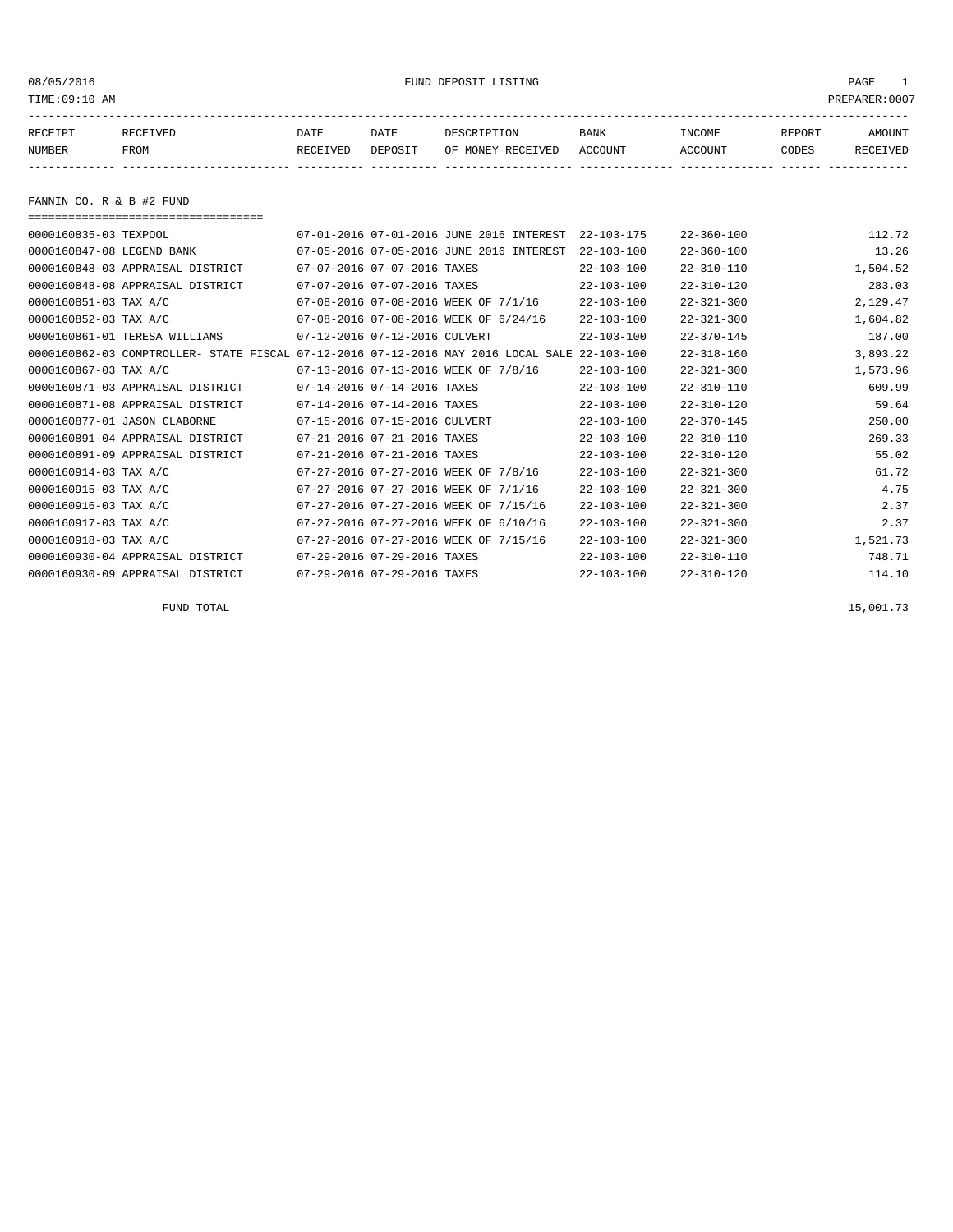## 08/05/2016 FUND DEPOSIT LISTING PAGE 1

| RECEIPT | RECEIVED | DATE     | DATE    | DESCRIPTION       | <b>BANK</b> | <b>TNCOME</b> | <b>REPORT</b> | AMOUNT          |
|---------|----------|----------|---------|-------------------|-------------|---------------|---------------|-----------------|
| NUMBER  | FROM     | RECEIVED | DEPOSIT | OF MONEY RECEIVED | ACCOUNT     | ACCOUNT       | CODES         | <b>RECEIVED</b> |
|         |          |          |         |                   |             |               |               |                 |

FANNIN CO. R & B #3 FUND

| =====================================                                                        |                             |                               |                                           |                  |                  |          |
|----------------------------------------------------------------------------------------------|-----------------------------|-------------------------------|-------------------------------------------|------------------|------------------|----------|
| 0000160835-04 TEXPOOL                                                                        |                             |                               | 07-01-2016 07-01-2016 JUNE 2016 INTEREST  | $23 - 103 - 175$ | $23 - 360 - 100$ | 67.86    |
| 0000160842-01 LADONIA CEMETERY                                                               |                             | 07-05-2016 07-05-2016 CULVERT |                                           | $23 - 103 - 100$ | $23 - 370 - 145$ | 117.94   |
| 0000160847-09 LEGEND BANK                                                                    |                             |                               | 07-05-2016 07-05-2016 JUNE 2016 INTEREST  | $23 - 103 - 100$ | $23 - 360 - 100$ | 31.51    |
| 0000160848-04 APPRAISAL DISTRICT                                                             |                             | 07-07-2016 07-07-2016 TAXES   |                                           | $23 - 103 - 100$ | $23 - 310 - 110$ | 2,256.78 |
| 0000160848-09 APPRAISAL DISTRICT                                                             | 07-07-2016 07-07-2016 TAXES |                               |                                           | $23 - 103 - 100$ | $23 - 310 - 120$ | 424.54   |
| 0000160851-04 TAX A/C                                                                        |                             |                               | 07-08-2016 07-08-2016 WEEK OF 7/1/16      | $23 - 103 - 100$ | $23 - 321 - 300$ | 3,194.22 |
| 0000160852-04 TAX A/C                                                                        |                             |                               | 07-08-2016 07-08-2016 WEEK OF 6/24/16     | $23 - 103 - 100$ | $23 - 321 - 300$ | 2,407.24 |
| 0000160862-04 COMPTROLLER- STATE FISCAL 07-12-2016 07-12-2016 MAY 2016 LOCAL SALE            |                             |                               |                                           | $23 - 103 - 100$ | $23 - 318 - 160$ | 5,839.82 |
| 0000160867-04 TAX A/C                                                                        |                             |                               | 07-13-2016 07-13-2016 WEEK OF 7/8/16      | $23 - 103 - 100$ | $23 - 321 - 300$ | 2,360.94 |
| 0000160871-04 APPRAISAL DISTRICT                                                             |                             | 07-14-2016 07-14-2016 TAXES   |                                           | $23 - 103 - 100$ | $23 - 310 - 110$ | 914.99   |
| 0000160871-09 APPRAISAL DISTRICT                                                             |                             | 07-14-2016 07-14-2016 TAXES   |                                           | $23 - 103 - 100$ | $23 - 310 - 120$ | 89.46    |
| 0000160891-05 APPRAISAL DISTRICT                                                             |                             | 07-21-2016 07-21-2016 TAXES   |                                           | $23 - 103 - 100$ | $23 - 310 - 110$ | 404.00   |
| 0000160891-10 APPRAISAL DISTRICT                                                             |                             | 07-21-2016 07-21-2016 TAXES   |                                           | $23 - 103 - 100$ | $23 - 310 - 120$ | 82.52    |
| 0000160909-01 DONALD J. HINSLEY                                                              |                             |                               | 07-26-2016 07-26-2016 CULVERT & GRAVEL    | $23 - 103 - 100$ | $23 - 370 - 145$ | 337.50   |
| 0000160914-04 TAX A/C                                                                        |                             |                               | 07-27-2016 07-27-2016 WEEK OF 7/8/16      | $23 - 103 - 100$ | $23 - 321 - 300$ | 92.59    |
| 0000160915-04 TAX A/C                                                                        |                             |                               | 07-27-2016 07-27-2016 WEEK OF 7/1/16      | $23 - 103 - 100$ | $23 - 321 - 300$ | 7.12     |
| 0000160916-04 TAX A/C                                                                        |                             |                               | 07-27-2016 07-27-2016 WEEK OF 7/15/16     | $23 - 103 - 100$ | $23 - 321 - 300$ | 3.56     |
| 0000160917-04 TAX A/C                                                                        |                             |                               | 07-27-2016 07-27-2016 WEEK OF 6/10/16     | $23 - 103 - 100$ | $23 - 321 - 300$ | 3.56     |
| 0000160918-04 TAX A/C                                                                        |                             |                               | 07-27-2016 07-27-2016 WEEK OF 7/15/16     | $23 - 103 - 100$ | $23 - 321 - 300$ | 2,282.60 |
| 0000160920-01 PAUL LESTER WRECKER                                                            |                             |                               | 07-27-2016 07-27-2016 SALE OF SCRAP METAL | $23 - 103 - 100$ | $23 - 370 - 130$ | 318.75   |
| 0000160930-05 APPRAISAL DISTRICT                                                             | 07-29-2016 07-29-2016 TAXES |                               |                                           | $23 - 103 - 100$ | $23 - 310 - 110$ | 1,123.06 |
| 0000160930-10 APPRAISAL DISTRICT                                                             |                             | 07-29-2016 07-29-2016 TAXES   |                                           | $23 - 103 - 100$ | $23 - 310 - 120$ | 171.15   |
| 0000160932-02 TEXAS DEPT. OF PUBLIC SAF 07-29-2016 07-29-2016 4223 SERVERE WEATHE 23-103-100 |                             |                               |                                           |                  | $23 - 330 - 200$ | 790.40   |

FUND TOTAL 23,322.11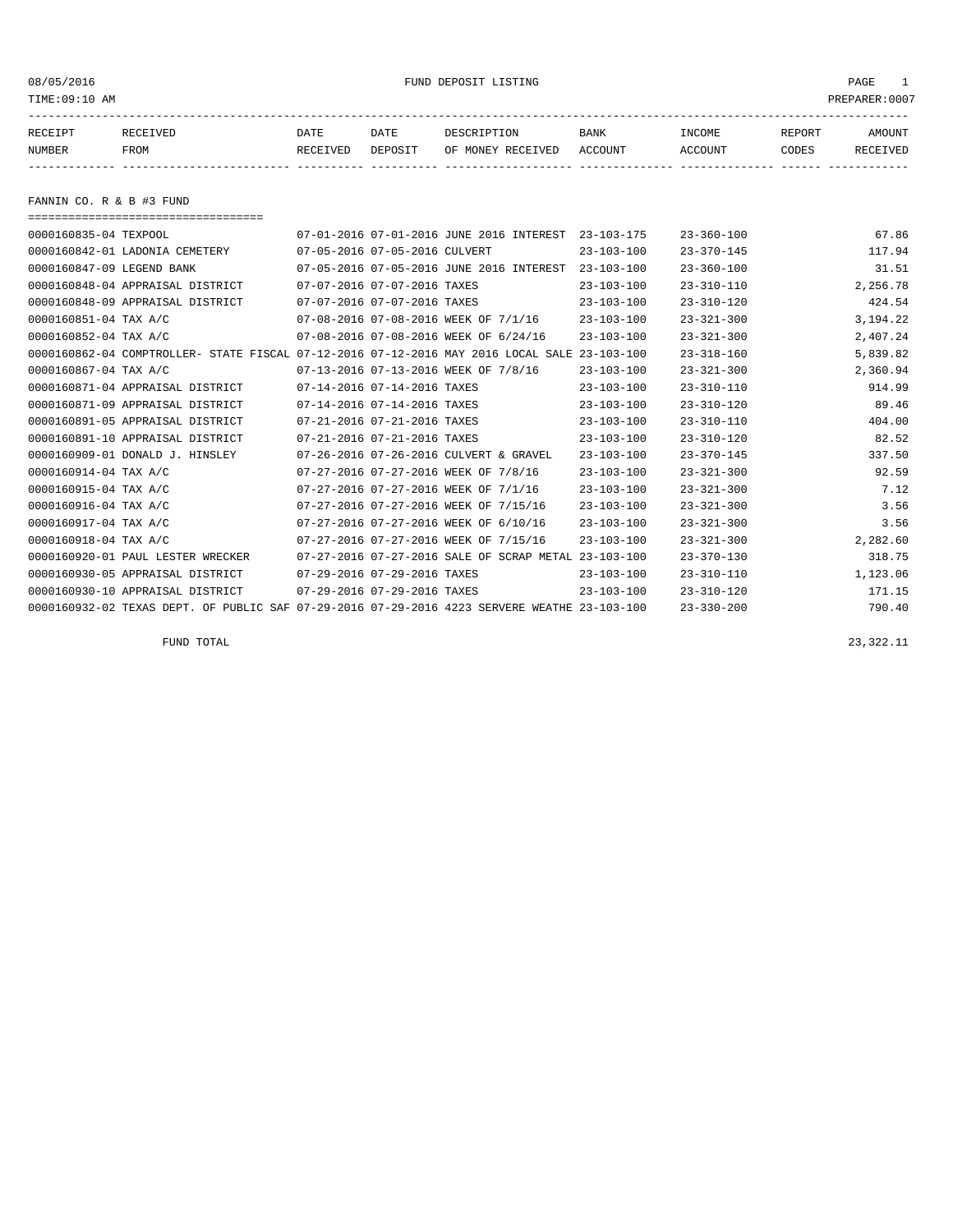08/05/2016 FUND DEPOSIT LISTING PAGE 1

| RECEIPT | <b>RECEIVED</b> | DATE     | DATE    | DESCRIPTION       | BANK    | <b>INCOME</b> | REPORT | <b>AMOUNT</b> |
|---------|-----------------|----------|---------|-------------------|---------|---------------|--------|---------------|
| NUMBER  | FROM            | RECEIVED | DEPOSIT | OF MONEY RECEIVED | ACCOUNT | ACCOUNT       | CODES  | RECEIVED      |
|         |                 |          |         |                   |         |               |        |               |

FANNIN CO. R & B #4 FUND

===================================

| 0000160835-05 TEXPOOL                                                             |                                | 07-01-2016 07-01-2016 JUNE 2016 INTEREST | $24 - 103 - 175$ | $24 - 360 - 100$ | 97.70    |
|-----------------------------------------------------------------------------------|--------------------------------|------------------------------------------|------------------|------------------|----------|
| 0000160847-10 LEGEND BANK                                                         |                                | 07-05-2016 07-05-2016 JUNE 2016 INTEREST | $24 - 103 - 100$ | $24 - 360 - 100$ | 7.96     |
| 0000160848-05 APPRAISAL DISTRICT                                                  | 07-07-2016 07-07-2016 TAXES    |                                          | $24 - 103 - 100$ | $24 - 310 - 110$ | 1,284.61 |
| 0000160848-10 APPRAISAL DISTRICT                                                  | 07-07-2016 07-07-2016 TAXES    |                                          | $24 - 103 - 100$ | $24 - 310 - 120$ | 241.66   |
| 0000160851-05 TAX A/C                                                             |                                | 07-08-2016 07-08-2016 WEEK OF 7/1/16     | $24 - 103 - 100$ | $24 - 321 - 300$ | 1,818.22 |
| 0000160852-05 TAX A/C                                                             |                                | 07-08-2016 07-08-2016 WEEK OF 6/24/16    | $24 - 103 - 100$ | $24 - 321 - 300$ | 1,370.25 |
| 0000160862-05 COMPTROLLER- STATE FISCAL 07-12-2016 07-12-2016 MAY 2016 LOCAL SALE |                                |                                          | $24 - 103 - 100$ | $24 - 318 - 160$ | 3,324.15 |
| 0000160867-05 TAX A/C                                                             |                                | 07-13-2016 07-13-2016 WEEK OF 7/8/16     | $24 - 103 - 100$ | $24 - 321 - 300$ | 1,343.90 |
| 0000160871-05 APPRAISAL DISTRICT                                                  | 07-14-2016 07-14-2016 TAXES    |                                          | $24 - 103 - 100$ | $24 - 310 - 110$ | 520.83   |
| 0000160871-10 APPRAISAL DISTRICT                                                  | 07-14-2016 07-14-2016 TAXES    |                                          | $24 - 103 - 100$ | $24 - 310 - 120$ | 50.92    |
| 0000160873-01 L & W HAY ACCT.                                                     | 07-15-2016 07-15-2016 TIN HORN |                                          | $24 - 103 - 100$ | $24 - 370 - 145$ | 186.00   |
| 0000160882-01 PERRY L. GARRETT                                                    |                                | 07-19-2016 07-19-2016 CULVERT & ROCK     | $24 - 103 - 100$ | $24 - 370 - 145$ | 304.50   |
| 0000160891-06 APPRAISAL DISTRICT                                                  | 07-21-2016 07-21-2016 TAXES    |                                          | $24 - 103 - 100$ | $24 - 310 - 110$ | 229.96   |
| 0000160891-11 APPRAISAL DISTRICT                                                  | 07-21-2016 07-21-2016 TAXES    |                                          | $24 - 103 - 100$ | $24 - 310 - 120$ | 46.98    |
| 0000160914-05 TAX A/C                                                             |                                | 07-27-2016 07-27-2016 WEEK OF 7/8/16     | $24 - 103 - 100$ | $24 - 321 - 300$ | 52.70    |
| 0000160915-05 TAX A/C                                                             |                                | 07-27-2016 07-27-2016 WEEK OF 7/1/16     | $24 - 103 - 100$ | $24 - 321 - 300$ | 4.05     |
| 0000160916-05 TAX A/C                                                             |                                | 07-27-2016 07-27-2016 WEEK OF 7/15/16    | $24 - 103 - 100$ | $24 - 321 - 300$ | 2.03     |
| 0000160917-05 TAX A/C                                                             |                                | 07-27-2016 07-27-2016 WEEK OF 6/10/16    | $24 - 103 - 100$ | $24 - 321 - 300$ | 2.03     |
| 0000160918-05 TAX A/C                                                             |                                | 07-27-2016 07-27-2016 WEEK OF 7/15/16    | $24 - 103 - 100$ | $24 - 321 - 300$ | 1,299.31 |
| 0000160930-06 APPRAISAL DISTRICT                                                  | 07-29-2016 07-29-2016 TAXES    |                                          | $24 - 103 - 100$ | $24 - 310 - 110$ | 639.27   |
| 0000160930-11 APPRAISAL DISTRICT                                                  | 07-29-2016 07-29-2016 TAXES    |                                          | $24 - 103 - 100$ | $24 - 310 - 120$ | 97.42    |

FUND TOTAL 12,924.45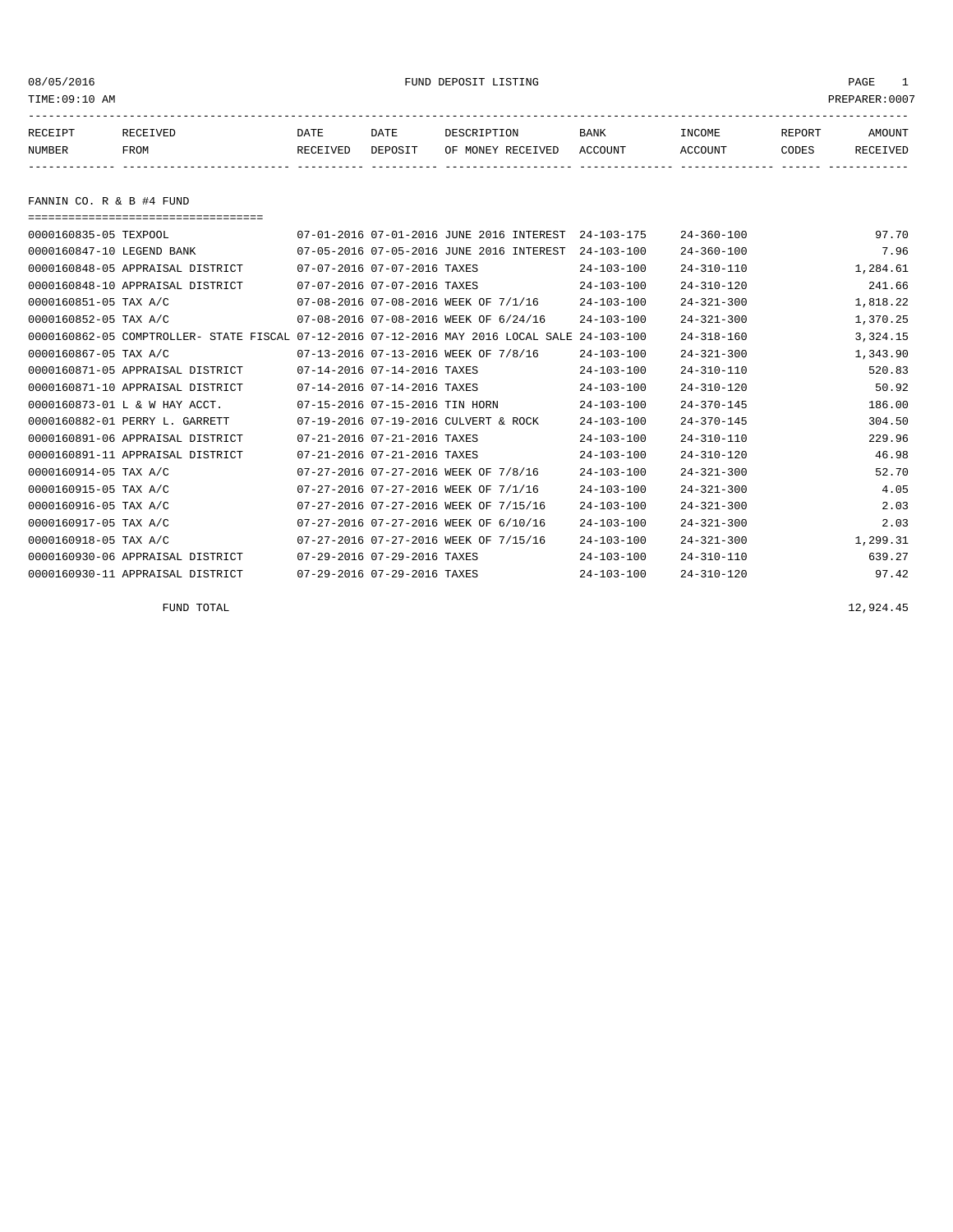TIME:09:10 AM PREPARER:0007

| RECEIPT | RECEIVED    | DATE     | DATE    | DESCRIPTION       | <b>BANK</b> | <b>TNCOME</b> | REPORT | AMOUNT          |
|---------|-------------|----------|---------|-------------------|-------------|---------------|--------|-----------------|
| NUMBER  | <b>FROM</b> | RECEIVED | DEPOSIT | OF MONEY RECEIVED | ACCOUNT     | ACCOUNT       | CODES  | <b>RECEIVED</b> |
|         |             |          |         |                   |             |               |        |                 |

J.P.#1 JUST.CT.TECHNOLOGY

===================================

| 0000160847-11 LEGEND BANK | 07-05-2016 07-05-2016 JUNE 2016 INTEREST 26-103-100 |  |  | 26-360-100 | 2.93 |
|---------------------------|-----------------------------------------------------|--|--|------------|------|
|                           |                                                     |  |  |            |      |

FUND TOTAL 2.93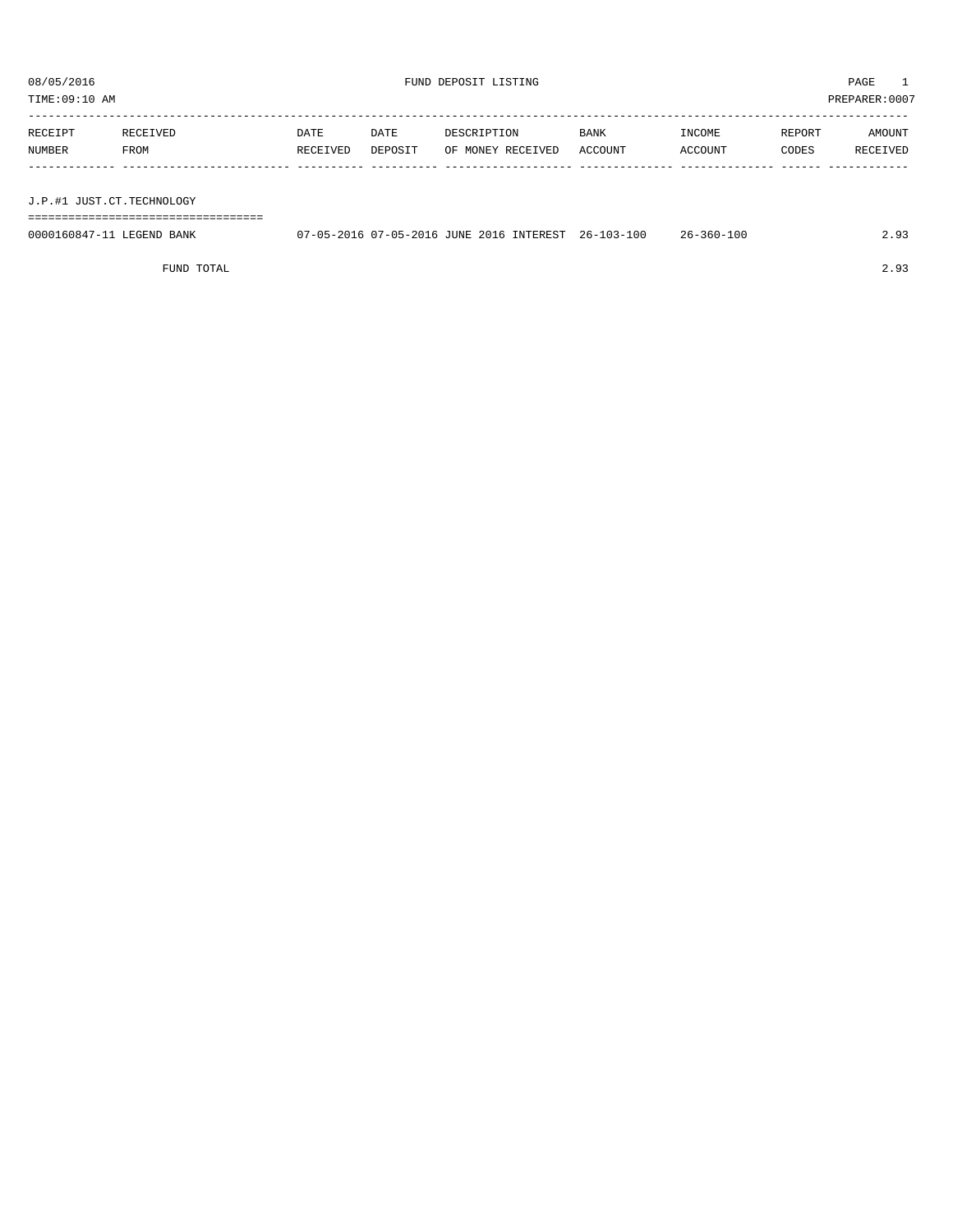TIME:09:10 AM PREPARER:0007 -----------------------------------------------------------------------------------------------------------------------------------

| RECEIPT | <b>RECEIVED</b> | DATE     | DATE    | DESCRIPTION       | <b>BANK</b> | "NCOME  | REPORT | AMOUNT          |
|---------|-----------------|----------|---------|-------------------|-------------|---------|--------|-----------------|
| NUMBER  | <b>FROM</b>     | RECEIVED | DEPOSIT | OF MONEY RECEIVED | ACCOUNT     | ACCOUNT | CODES  | <b>RECEIVED</b> |
|         |                 |          |         |                   |             |         |        |                 |

J.P.#2 JUST.CT.TECHNOLOGY

===================================

| 0000160847-12 LEGEND BANK |  |  | 07-05-2016 07-05-2016 JUNE 2016 INTEREST 27-103-100 | 27-360-100 | 0.61 |
|---------------------------|--|--|-----------------------------------------------------|------------|------|
|                           |  |  |                                                     |            |      |

FUND TOTAL  $0.61$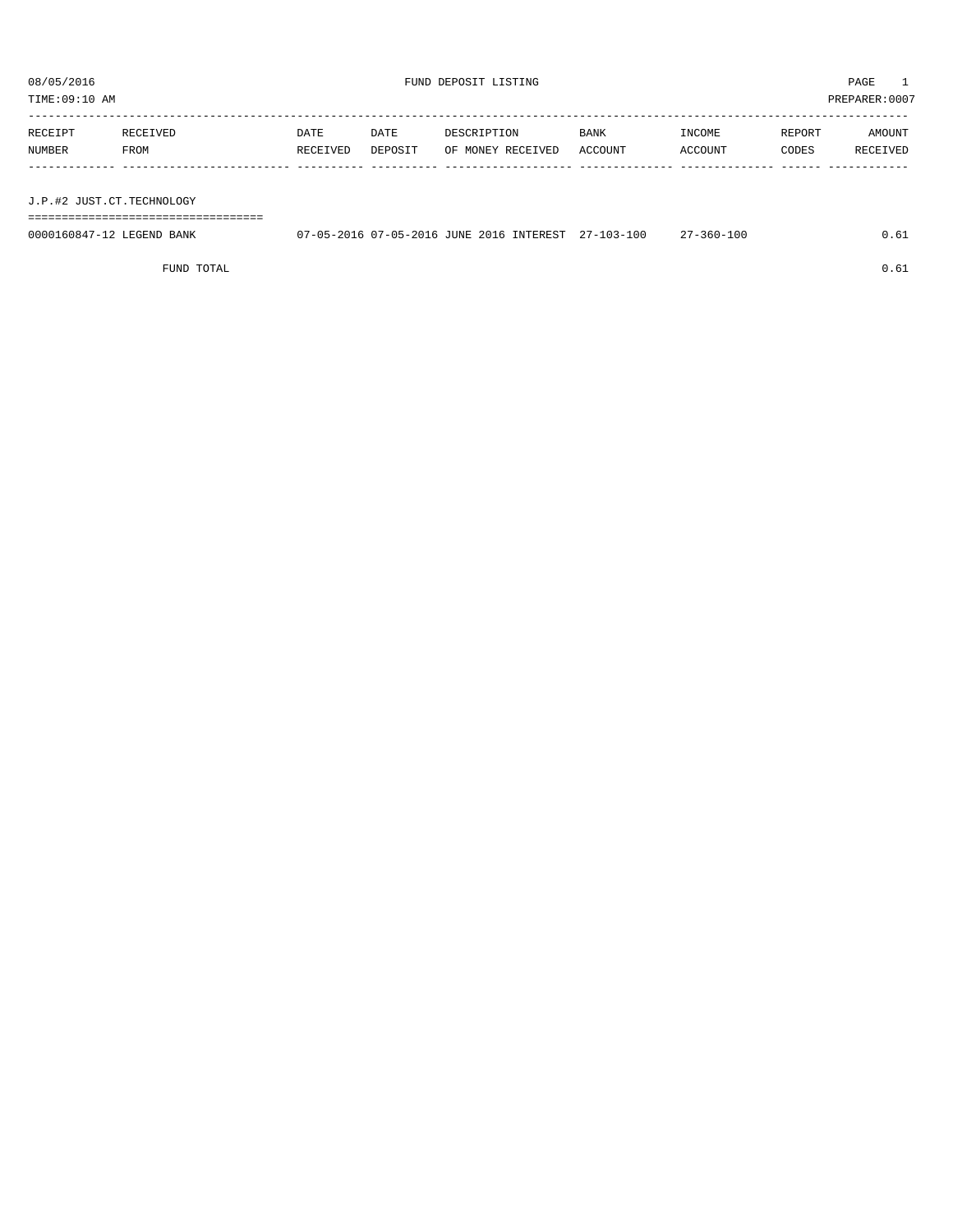TIME:09:10 AM PREPARER:0007 -----------------------------------------------------------------------------------------------------------------------------------

| RECEIPT | <b>RECEIVED</b> | DATE     | DATE    | DESCRIPTION       | <b>BANK</b> | INCOME  | REPORT | AMOUNT   |
|---------|-----------------|----------|---------|-------------------|-------------|---------|--------|----------|
| NUMBER  | FROM            | RECEIVED | DEPOSIT | OF MONEY RECEIVED | ACCOUNT     | ACCOUNT | CODES  | RECEIVED |
|         |                 |          |         |                   |             |         |        |          |

J.P.#3 JUST.CT.TECHNOLOGY

===================================

| 0000160847-13 LEGEND BANK | 07-05-2016 07-05-2016 JUNE 2016 INTEREST 28-103-100 |  | 28-360-100 | 0.34 |
|---------------------------|-----------------------------------------------------|--|------------|------|
|                           |                                                     |  |            |      |

FUND TOTAL  $0.34$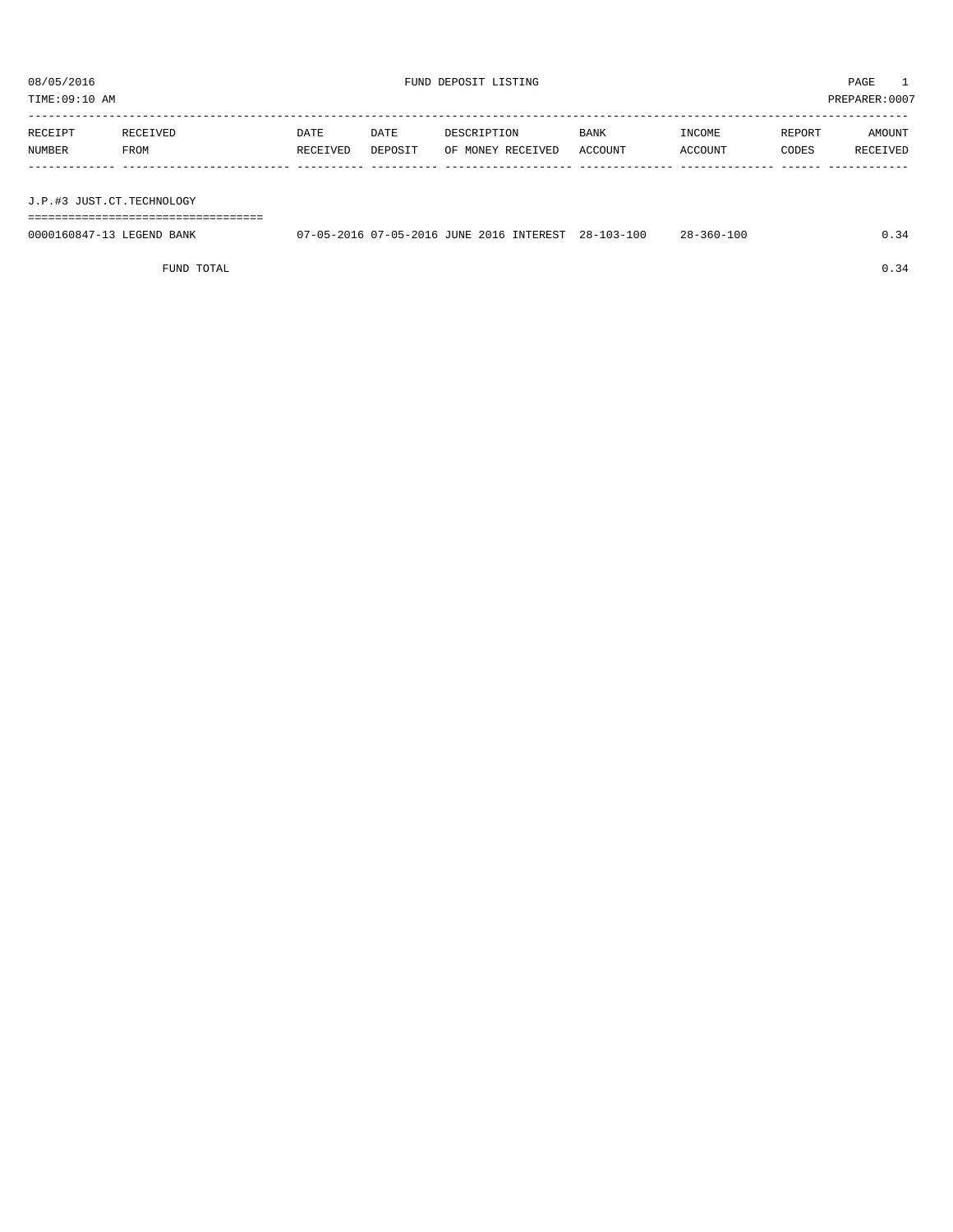TIME:09:10 AM PREPARER:0007

| RECEIPT | RECEIVED    | DATE     | DATE    | DESCRIPTION       | <b>BANK</b> | INCOME         | REPORT | AMOUNT   |
|---------|-------------|----------|---------|-------------------|-------------|----------------|--------|----------|
| NUMBER  | <b>FROM</b> | RECEIVED | DEPOSIT | OF MONEY RECEIVED | ACCOUNT     | <b>ACCOUNT</b> | CODES  | RECEIVED |
|         |             |          |         |                   |             |                |        |          |

#### DISTRICT CT.RECORDS ARCHIVE

===================================

| 0000160847-14 LEGEND BANK |  | 7-05-2016 07-05-2016 JUNE 2016 INTEREST | $34 - 103 - 100$ | $34 - 360 - 100$ | .08 |
|---------------------------|--|-----------------------------------------|------------------|------------------|-----|
|                           |  |                                         |                  |                  |     |

FUND TOTAL  $1.08$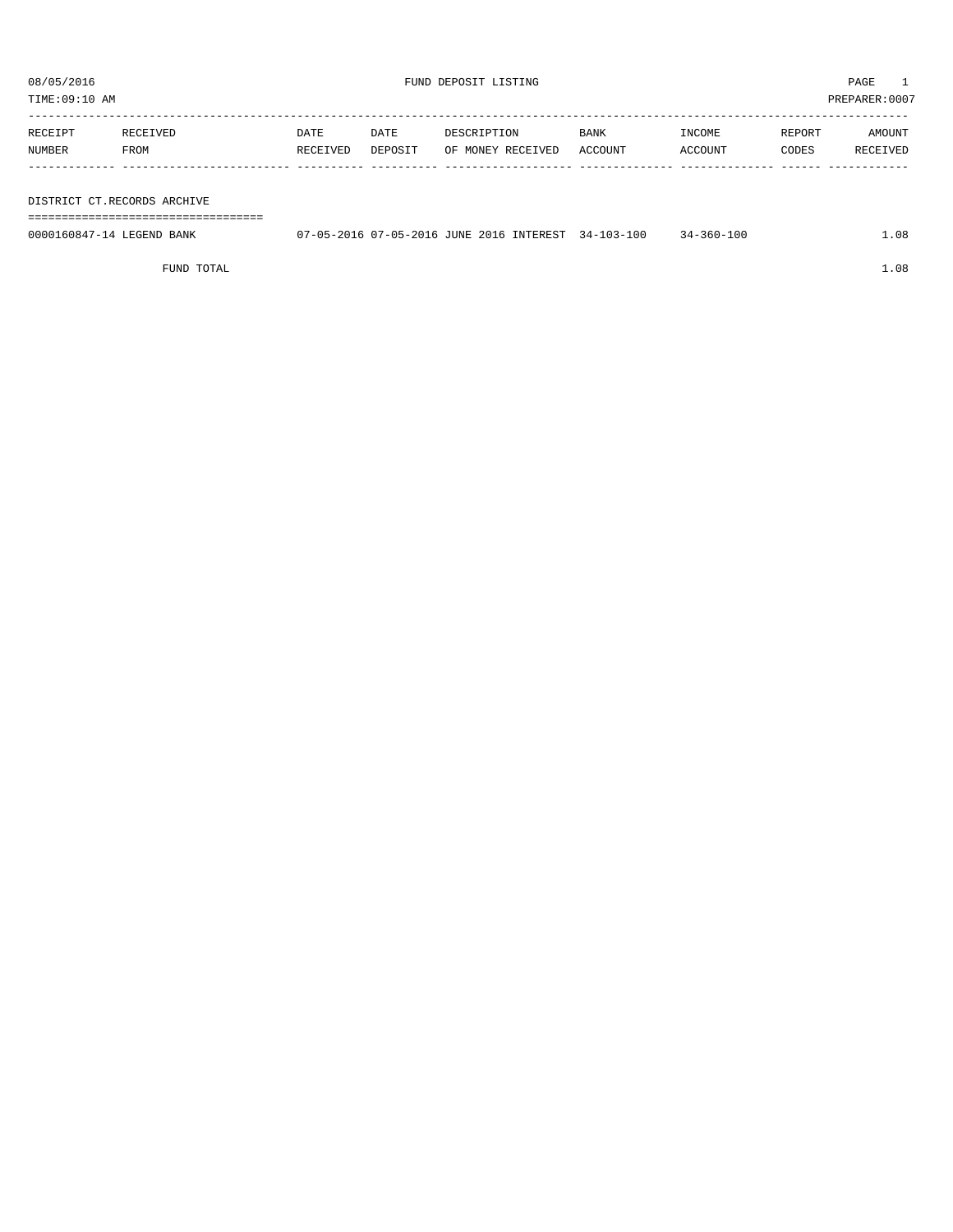TIME:09:10 AM PREPARER:0007

| RECEIPT | RECEIVED | DATE     | DATE    | DESCRIPTION       | BANK      | INCOME  | REPORT | AMOUNT          |
|---------|----------|----------|---------|-------------------|-----------|---------|--------|-----------------|
| NUMBER  | FROM     | RECEIVED | DEPOSIT | OF MONEY RECEIVED | . ACCOUNT | ACCOUNT | CODES  | <b>RECEIVED</b> |
|         |          |          |         |                   |           |         |        |                 |

#### LAW LIBRARY FUND

===================================

| 0000160847-15 LEGEND BANK |  |  | 07-05-2016 07-05-2016 JUNE 2016 INTEREST 35-103-100 | $35 - 360 - 100$ |  |
|---------------------------|--|--|-----------------------------------------------------|------------------|--|
|                           |  |  |                                                     |                  |  |

FUND TOTAL  $7.81$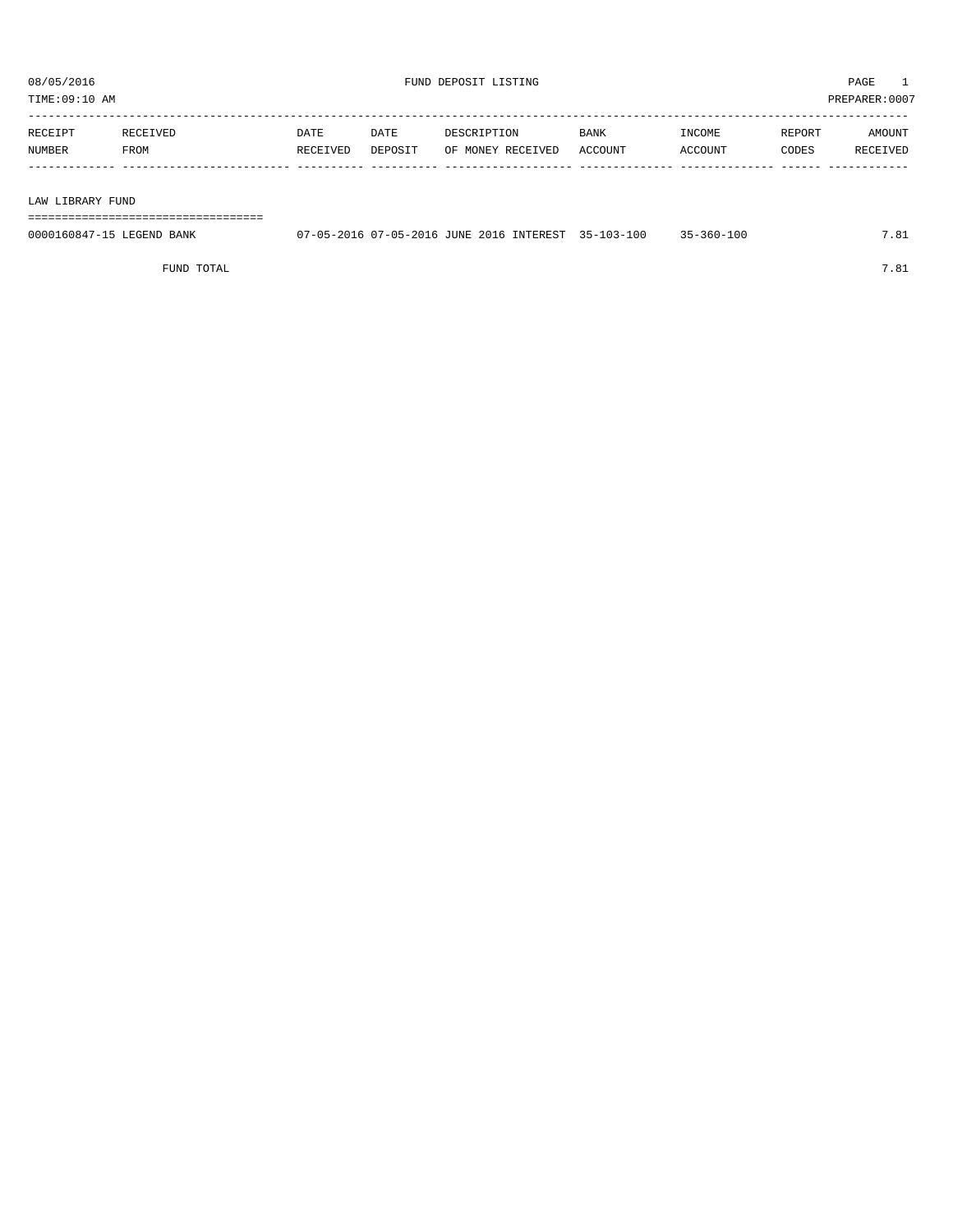08/05/2016 FUND DEPOSIT LISTING PAGE 1

| RECEIPT | <b>RECEIVED</b> | DATE     | DATE    | DESCRIPTION       | <b>BANK</b> | <b>TNCOME</b> | REPORT | AMOUNT          |
|---------|-----------------|----------|---------|-------------------|-------------|---------------|--------|-----------------|
| NUMBER  | FROM            | RECEIVED | DEPOSIT | OF MONEY RECEIVED | ACCOUNT     | ACCOUNT       | CODES  | <b>RECEIVED</b> |
|         |                 |          |         |                   |             |               |        |                 |

D.A. FEE ACCOUNT FUND

| ------------------------------------   |  |                                  |                                                      |                  |                  |          |
|----------------------------------------|--|----------------------------------|------------------------------------------------------|------------------|------------------|----------|
| 0000160844-01 DISTRICT ATTORNEY TRUST  |  | 07-05-2016 07-05-2016 CHECK FEES |                                                      | $36 - 103 - 136$ | $36 - 340 - 475$ | 416.95   |
| 0000160847-22 LEGEND BANK              |  |                                  | 07-05-2016 07-05-2016 JUNE 2016 INTEREST             | $36 - 103 - 136$ | $36 - 360 - 100$ | 0.03     |
| 0000160847-23 LEGEND BANK              |  |                                  | 07-05-2016 07-05-2016 JUNE 2016 INTEREST             | $36 - 103 - 236$ | $36 - 360 - 236$ | 0.08     |
| 0000160866-01 FANNIN COUNTY CSCD       |  |                                  | 07-13-2016 07-13-2016 BLOOD DRAWS                    | $36 - 103 - 136$ | $36 - 370 - 130$ | 76.80    |
| 0000160872-01 BONHAM POLICE DEPT.      |  |                                  | 07-14-2016 07-14-2016 FORFEITED ASSETS -             | $36 - 103 - 236$ | $36 - 352 - 200$ | 2,105.67 |
| 0000160906-01 FANNIN COUNTY CONTRABAND |  |                                  | 07-25-2016 07-25-2016 ASSET FORFEITURE               | $36 - 103 - 236$ | $36 - 352 - 200$ | 333.33   |
| 0000160911-01 BONHAM POLICE DEPT.      |  |                                  | 07-26-2016 07-26-2016 HEMPHILL- CV-16-426 36-103-236 |                  | $36 - 352 - 200$ | 500.00   |

FUND TOTAL 3,432.86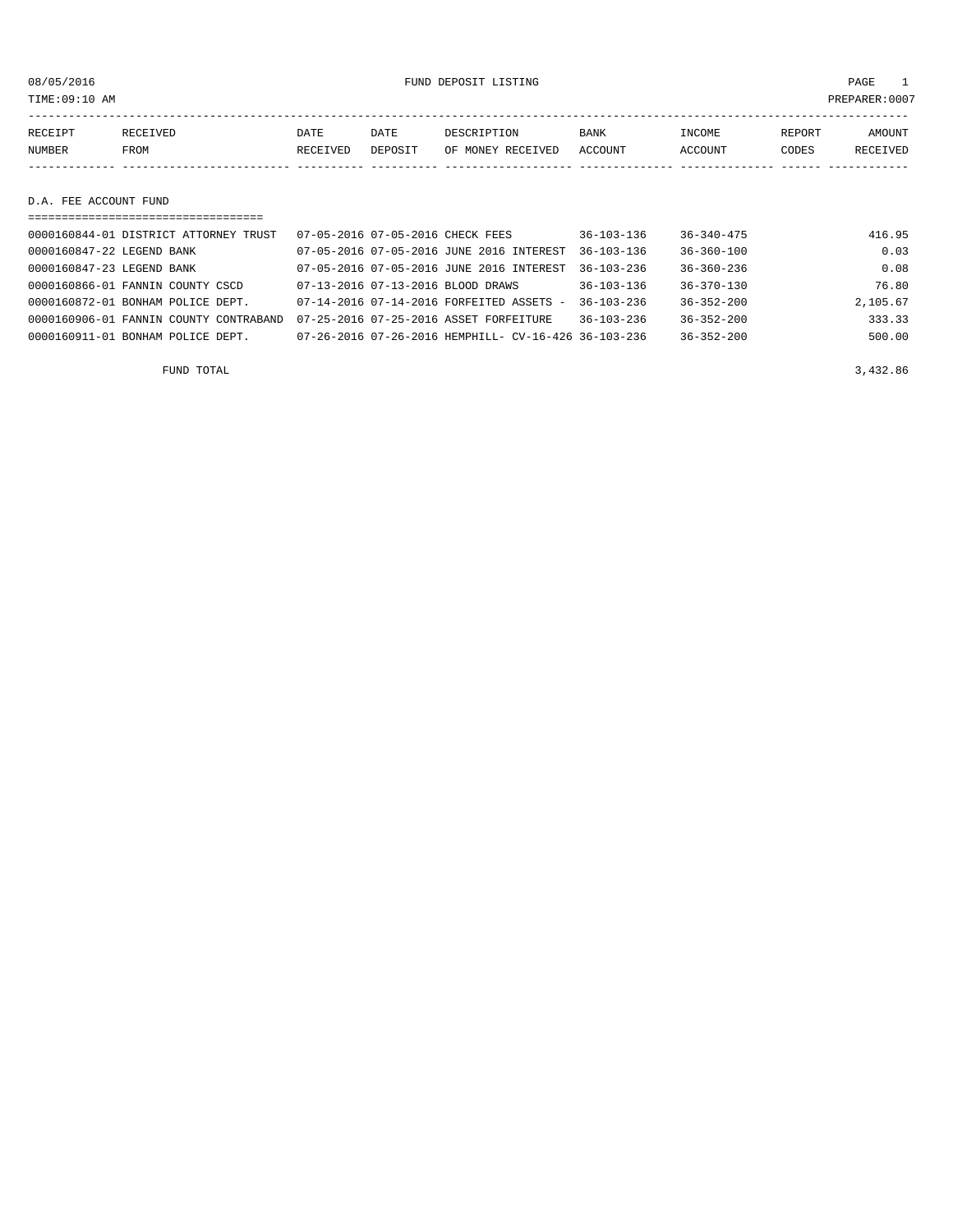TIME:09:10 AM PREPARER:0007

| RECEIPT | RECEIVED | DATE     | DATE    | DESCRIPTION       | <b>BANK</b> | INCOME  | REPORT | AMOUNT   |
|---------|----------|----------|---------|-------------------|-------------|---------|--------|----------|
| NUMBER  | FROM     | RECEIVED | DEPOSIT | OF MONEY RECEIVED | ACCOUNT     | ACCOUNT | CODES  | RECEIVED |
|         |          |          |         |                   |             |         |        |          |
|         |          |          |         |                   |             |         |        |          |

#### CONTRABAND SEIZURE

| --------------------------------<br>------------------------------- |                                                     |                  |                  |          |
|---------------------------------------------------------------------|-----------------------------------------------------|------------------|------------------|----------|
| 0000160847-24 LEGEND BANK                                           | 07-05-2016 07-05-2016 JUNE 2016 INTEREST 37-103-137 |                  | $37 - 360 - 100$ | 0.05     |
| 0000160886-01 BRUCE E. ANTON ATTY.                                  | 07-19-2016 07-19-2016 FOREITED ASSETS               | $37 - 103 - 137$ | $37 - 207 - 099$ | 1,000.00 |

FUND TOTAL 1,000.05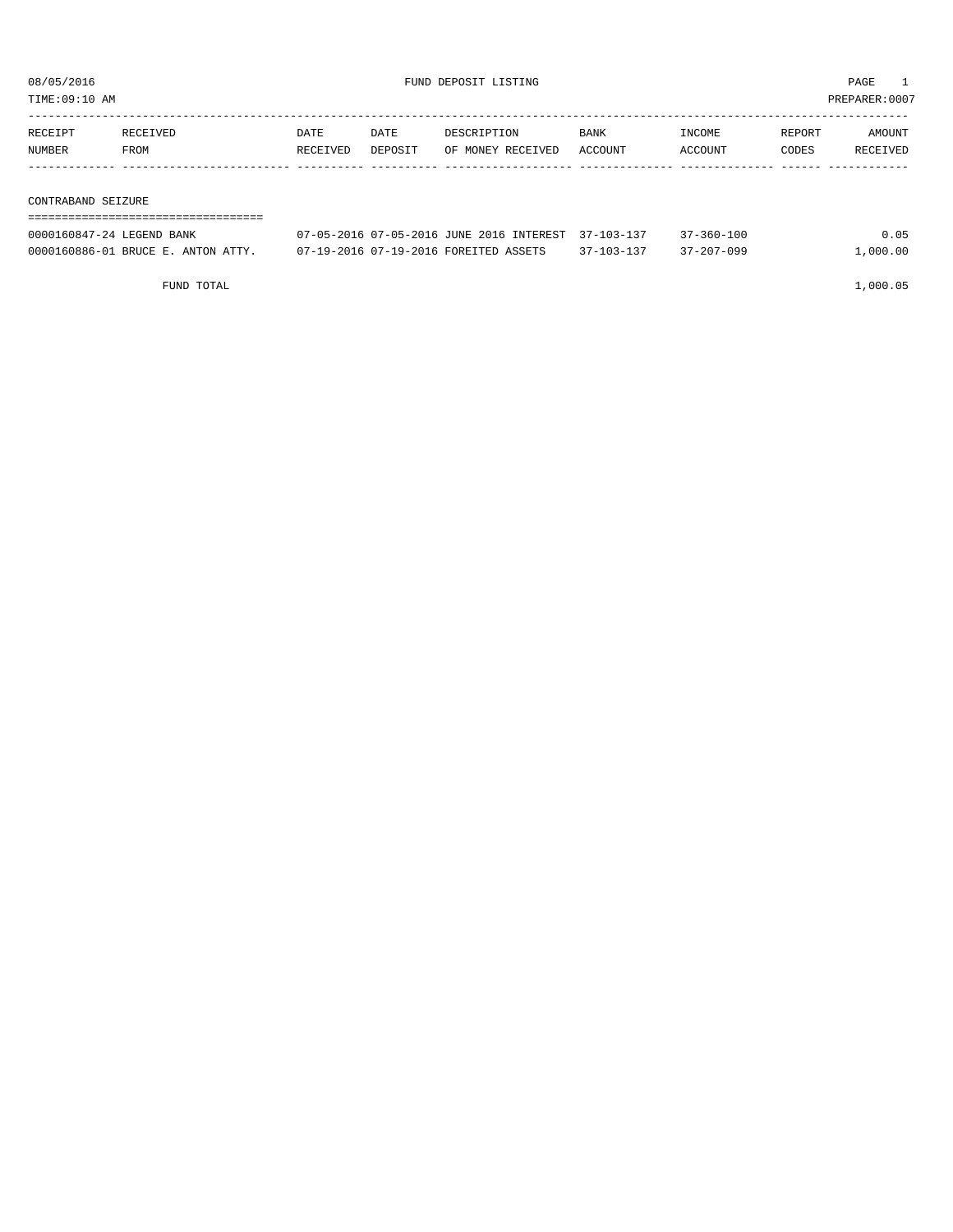TIME:09:10 AM PREPARER:0007

| RECEIPT | RECEIVED | DATE     | DATE    | DESCRIPTION       | <b>BANK</b> | INCOME  | REPORT | AMOUNT   |
|---------|----------|----------|---------|-------------------|-------------|---------|--------|----------|
| NUMBER  | FROM     | RECEIVED | DEPOSIT | OF MONEY RECEIVED | ACCOUNT     | ACCOUNT | CODES  | RECEIVED |
|         |          |          |         |                   |             |         |        |          |
|         |          |          |         |                   |             |         |        |          |
|         |          |          |         |                   |             |         |        |          |

## IHC CO-OP GIN

| ---------------------------------- |                                                     |                  |      |
|------------------------------------|-----------------------------------------------------|------------------|------|
| 0000160835-06 TEXPOOL              | 07-01-2016 07-01-2016 JUNE 2016 INTEREST 38-103-175 | $38 - 360 - 100$ | 5.41 |
| 0000160847-16 LEGEND BANK          | 07-05-2016 07-05-2016 JUNE 2016 INTEREST 38-103-100 | $38 - 360 - 100$ | 0.03 |

FUND TOTAL 5.44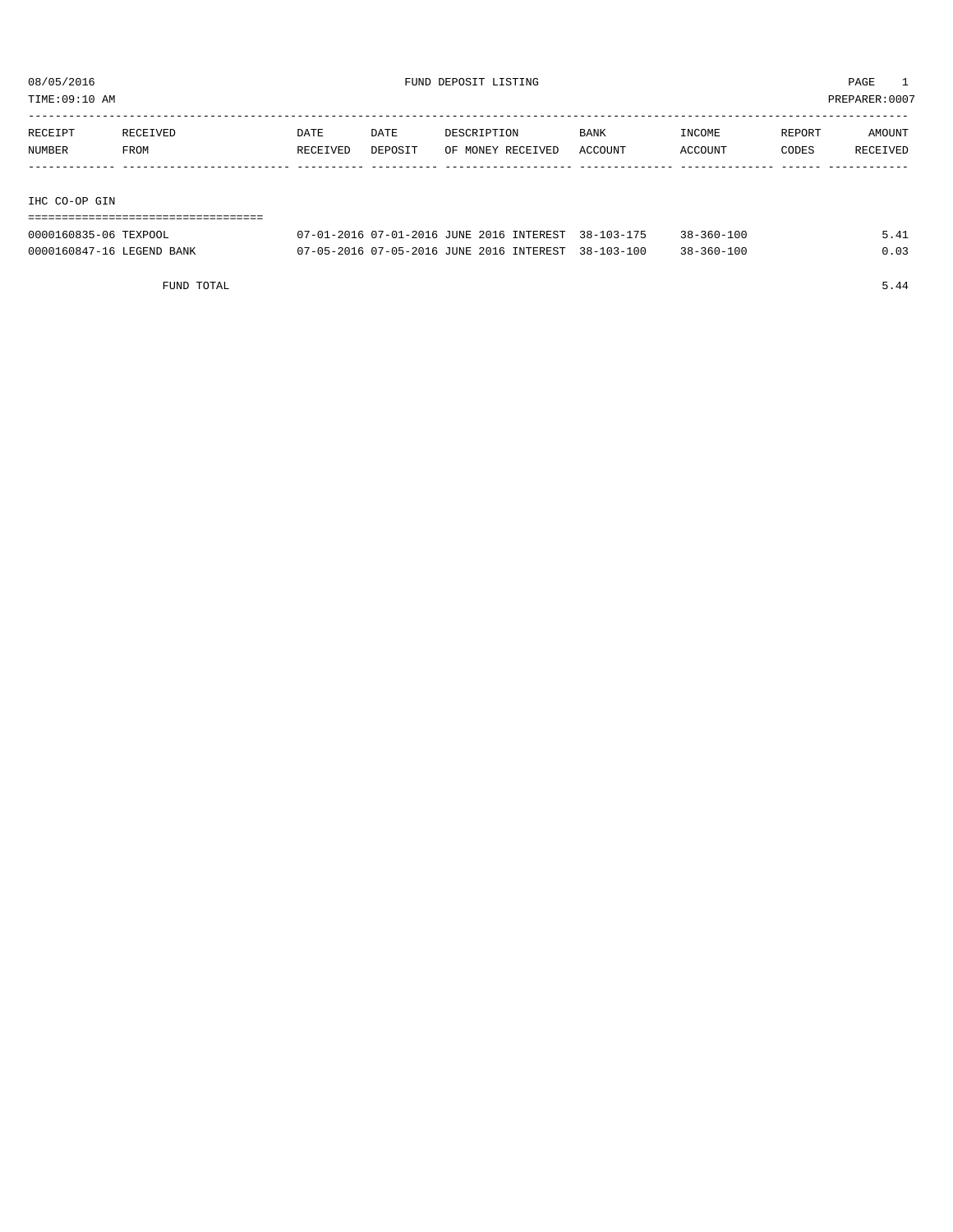TIME:09:10 AM PREPARER:0007

| RECEIPT         | RECEIVED | <b>DATE</b> | DATE    | DESCRIPTION       | <b>BANK</b> | INCOME  | REPORT | AMOUNT   |  |  |
|-----------------|----------|-------------|---------|-------------------|-------------|---------|--------|----------|--|--|
| NUMBER          | FROM     | RECEIVED    | DEPOSIT | OF MONEY RECEIVED | ACCOUNT     | ACCOUNT | CODES  | RECEIVED |  |  |
|                 |          |             |         |                   |             |         |        |          |  |  |
|                 |          |             |         |                   |             |         |        |          |  |  |
| IHC B.R. COOPER |          |             |         |                   |             |         |        |          |  |  |
|                 |          |             |         |                   |             |         |        |          |  |  |

| 0000160835-07 TEXPOOL     | 07-01-2016 07-01-2016 JUNE 2016 INTEREST 39-103-175 | $39 - 360 - 100$ | .80  |
|---------------------------|-----------------------------------------------------|------------------|------|
| 0000160847-17 LEGEND BANK | 07-05-2016 07-05-2016 JUNE 2016 INTEREST 39-103-100 | 39-360-100       | 0.69 |

FUND TOTAL 2.49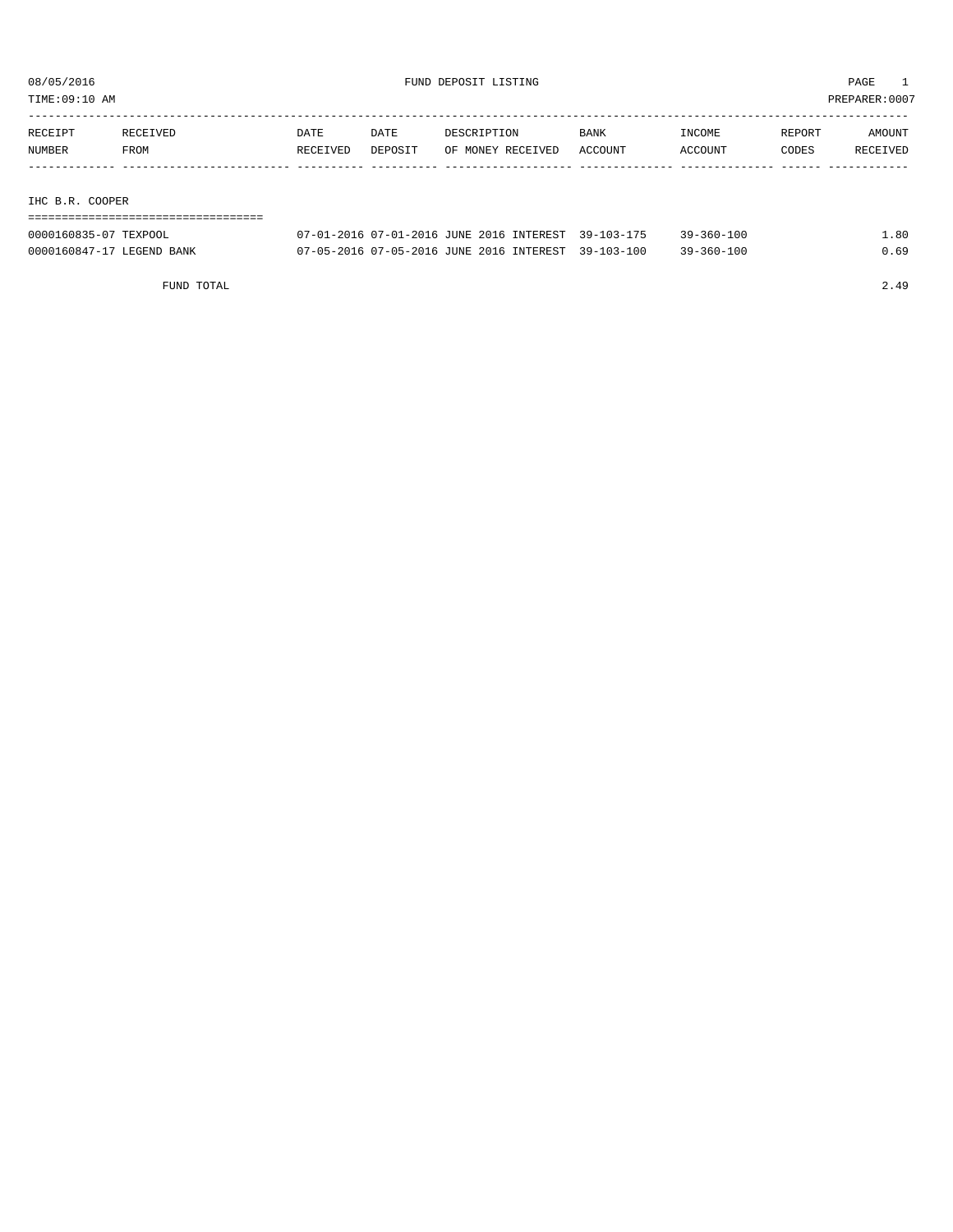TIME:09:10 AM PREPARER:0007

| RECEIPT | RECEIVED | DATE     | DATE           | DESCRIPTION       | <b>BANK</b> | <b>INCOME</b> | REPORT | AMOUNT          |
|---------|----------|----------|----------------|-------------------|-------------|---------------|--------|-----------------|
| NUMBER  | FROM     | RECEIVED | <b>DEPOSTT</b> | OF MONEY RECEIVED | ACCOUNT     | ACCOUNT       | CODES  | <b>RECEIVED</b> |
|         |          |          |                |                   |             |               |        |                 |

#### SAFE ROOM REIMBURSEMENT PROGRAM

| ------------------------------------                                                         |  |  |  |  |  |                  |           |
|----------------------------------------------------------------------------------------------|--|--|--|--|--|------------------|-----------|
| 0000160863-01 TEXAS DEPT. OF PUBLIC SAF 07-12-2016 07-12-2016 HMGP 4029 PW 00001- 46-103-100 |  |  |  |  |  | $46 - 330 - 475$ | 18,410.07 |
| 0000160863-02 TEXAS DEPT. OF PUBLIC SAF 07-12-2016 07-12-2016 HMGP 4029 PW 00001- 46-103-100 |  |  |  |  |  | $46 - 330 - 476$ | 700.00    |

FUND TOTAL  $19,110.07$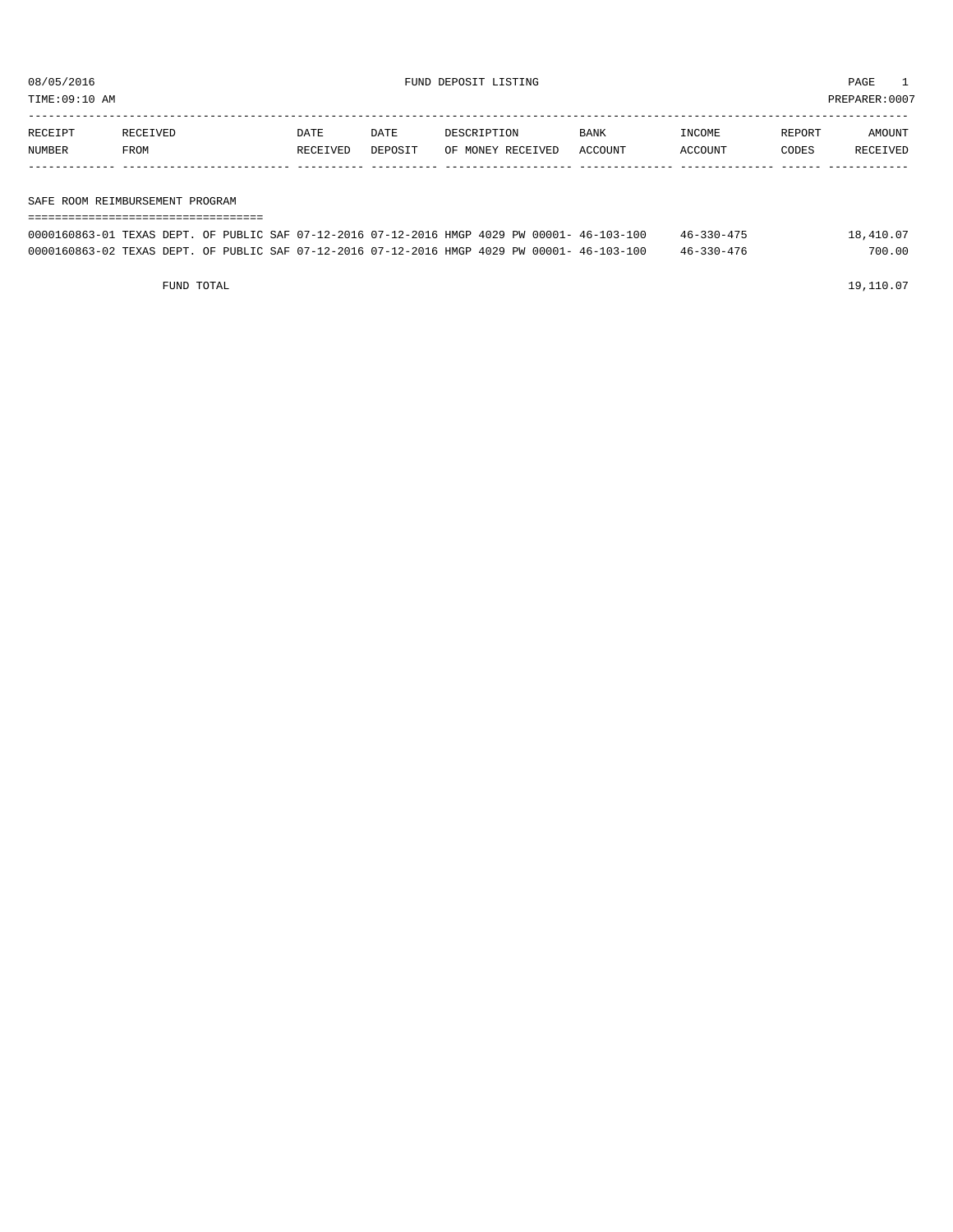08/05/2016 FUND DEPOSIT LISTING PAGE 1

| RECEIPT | RECEIVED | DATE     | DATE    | DESCRIPTION       | <b>BANK</b> | INCOME  | REPORT | AMOUNT          |
|---------|----------|----------|---------|-------------------|-------------|---------|--------|-----------------|
| NUMBER  | FROM     | RECEIVED | DEPOSIT | OF MONEY RECEIVED | ACCOUNT     | ACCOUNT | CODES  | <b>RECEIVED</b> |
|         |          |          |         |                   |             |         |        |                 |

# ELECTION EQUIPMENT FUND

|                          | 0000160894-01 CITY OF LEONARD     |  |  | 07-25-2016 07-25-2016 MAY 7, 2016 EARLY & 48-103-100 | $48 - 340 - 484$ | 1,225.00 |
|--------------------------|-----------------------------------|--|--|------------------------------------------------------|------------------|----------|
|                          | 0000160895-01 CITY OF BONHAM      |  |  | 07-25-2016 07-25-2016 MAY 7, 2016 EARLY & 48-103-100 | $48 - 340 - 484$ | 700.00   |
|                          | 0000160896-01 CITY OF ECTOR       |  |  | 07-25-2016 07-25-2016 MAY 7, 2016 EARLY & 48-103-100 | $48 - 340 - 484$ | 700.00   |
|                          | 0000160897-01 CITY OF HONEY GROVE |  |  | 07-25-2016 07-25-2016 MAY 7, 2016 EARLY & 48-103-100 | $48 - 340 - 484$ | 350.00   |
| 0000160898-01 SAVOY ISD  |                                   |  |  | 07-25-2016 07-25-2016 MAY 7, 2016 EARLY & 48-103-100 | $48 - 340 - 484$ | 700.00   |
| 0000160899-01 BONHAM ISD |                                   |  |  | 07-25-2016 07-25-2016 MAY 7, 2016 EARLY & 48-103-100 | $48 - 340 - 484$ | 700.00   |
|                          | 0000160921-01 CITY OF LADONIA     |  |  | 07-27-2016 07-27-2016 MAY 7, 2016 EARLY & 48-103-100 | $48 - 340 - 484$ | 700.00   |
|                          | 0000160922-01 CITY OF WHITEWRIGHT |  |  | 07-27-2016 07-27-2016 MAY 7, 2016 EARLY & 48-103-100 | $48 - 340 - 484$ | 700.00   |
|                          | 0000160923-01 HONEY GROVE ISD     |  |  | 07-27-2016 07-27-2016 MAY 7, 2016 EARLY & 48-103-100 | $48 - 340 - 484$ | 350.00   |

FUND TOTAL  $6,125.00$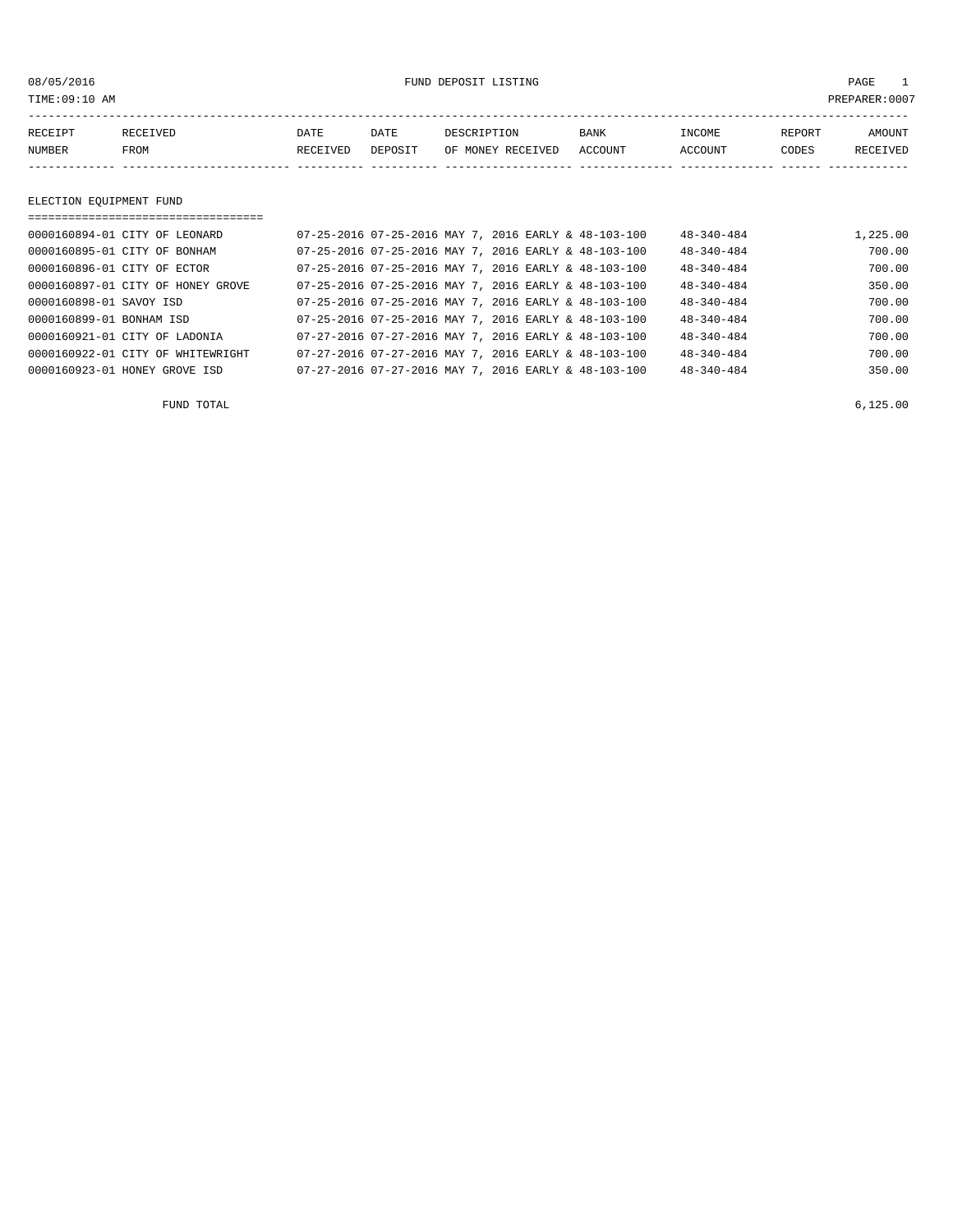TIME:09:10 AM PREPARER:0007

| RECEIPT       | <b>RECEIVED</b> | DATE     | DATE    | DESCRIPTION       | <b>BANK</b> | <b>INCOME</b> | REPORT | AMOUNT          |
|---------------|-----------------|----------|---------|-------------------|-------------|---------------|--------|-----------------|
| <b>NUMBER</b> | FROM            | RECEIVED | DEPOSIT | OF MONEY RECEIVED | ACCOUNT     | CCOUNT        | CODES  | <b>RECEIVED</b> |
|               |                 |          |         |                   |             |               |        |                 |

#### COURT RECORDS PRESERVATION

===================================

| 0000160847-18 LEGEND BANK | 07-05-2016 07-05-2016 JUNE 2016 INTEREST 52-103-100 |  | 52-360-100 | 2.04 |
|---------------------------|-----------------------------------------------------|--|------------|------|
|                           |                                                     |  |            |      |

FUND TOTAL 2.04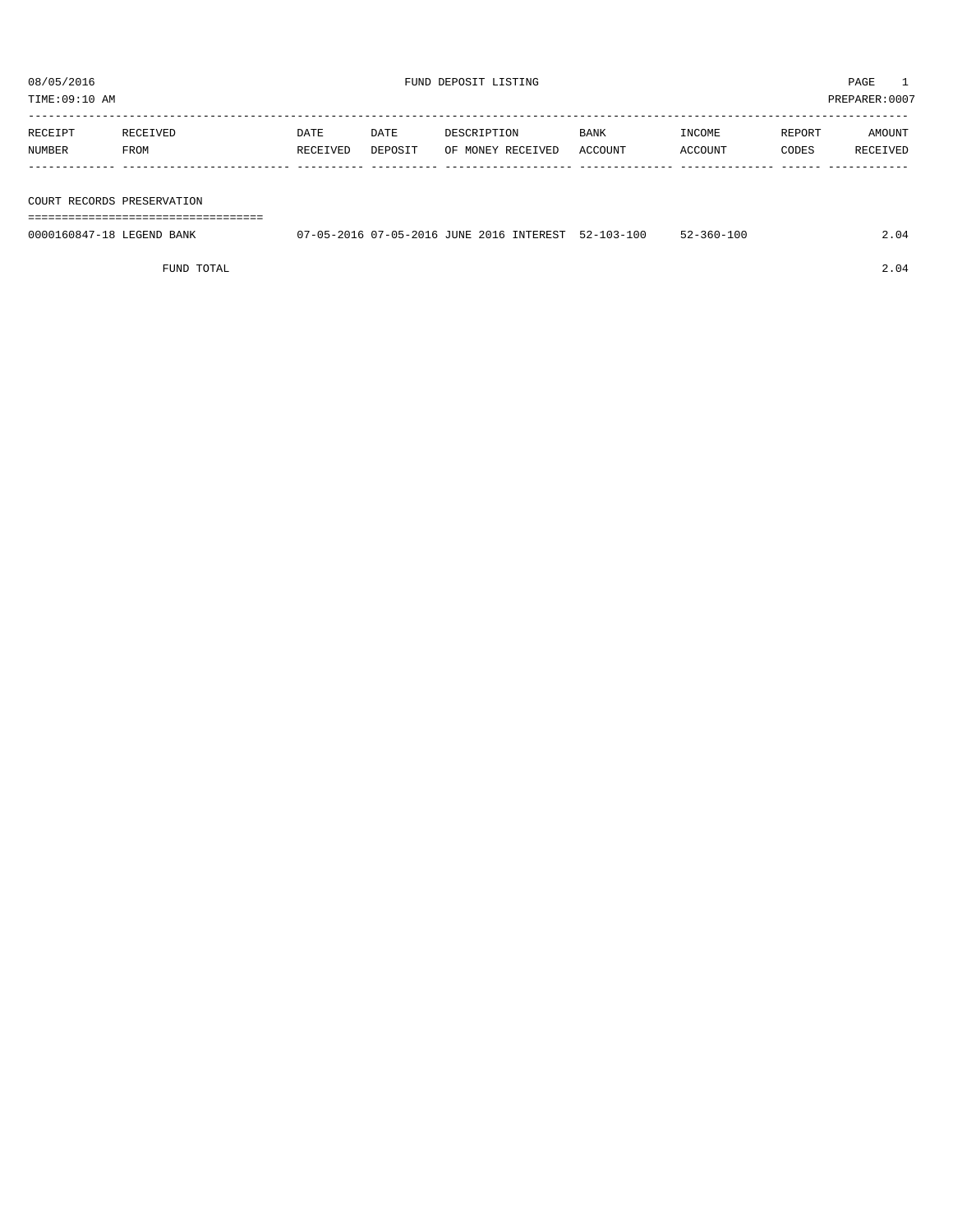TIME:09:10 AM PREPARER:0007

| RECEIPT | RECEIVED    | DATE     | DATE    | DESCRIPTION       | <b>BANK</b> | <b>TNCOME</b>  | REPORT | AMOUNT   |
|---------|-------------|----------|---------|-------------------|-------------|----------------|--------|----------|
| NUMBER  | <b>FROM</b> | RECEIVED | DEPOSIT | OF MONEY RECEIVED | ACCOUNT     | <b>ACCOUNT</b> | CODES  | RECEIVED |
|         |             |          |         |                   |             |                |        |          |

# F.C. LAW ENFORCEMENT EDUCATION

===================================

| 0000160847-25 LEGEND BANK |  |  | 07-05-2016 07-05-2016 JUNE 2016 INTEREST 55-103-155 | $55 - 360 - 100$ | .02 |
|---------------------------|--|--|-----------------------------------------------------|------------------|-----|
|                           |  |  |                                                     |                  |     |

FUND TOTAL 0.02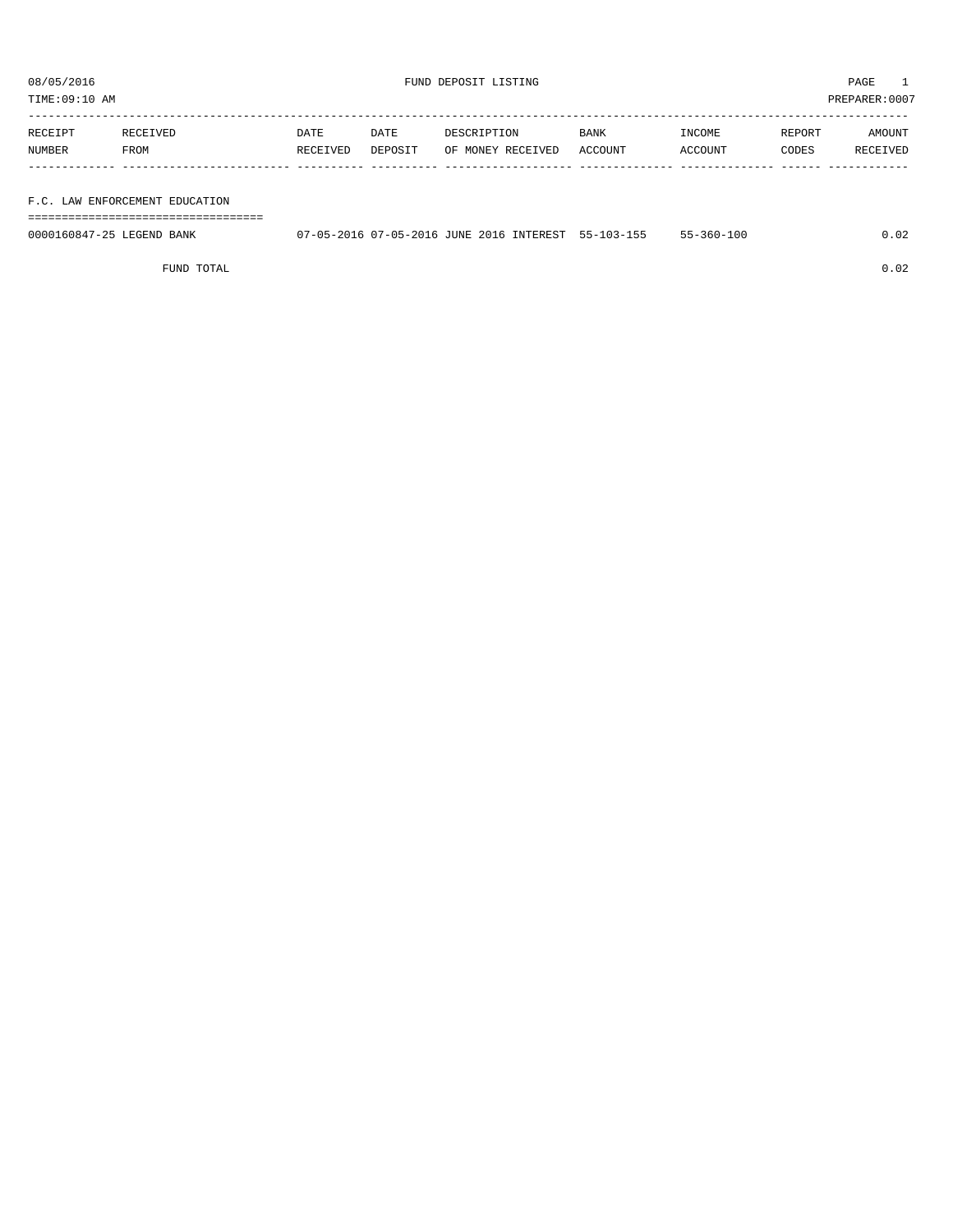TIME:09:10 AM PREPARER:0007

| RECEIPT | RECEIVED | DATE     | DATE    | DESCRIPTION       | <b>BANK</b> | INCOME  | REPORT | AMOUNT   |
|---------|----------|----------|---------|-------------------|-------------|---------|--------|----------|
| NUMBER  | FROM     | RECEIVED | DEPOSIT | OF MONEY RECEIVED | ACCOUNT     | ACCOUNT | CODES  | RECEIVED |
|         |          |          |         |                   |             |         |        |          |
|         |          |          |         |                   |             |         |        |          |

F C SHERIFF FORFEITURE

| =========================== |                                                                               |            |            |        |  |  |  |  |
|-----------------------------|-------------------------------------------------------------------------------|------------|------------|--------|--|--|--|--|
| 0000160847-26 LEGEND BANK   | 07-05-2016 07-05-2016 JUNE 2016 INTEREST 56-103-156                           |            | 56-360-100 | 0.26   |  |  |  |  |
|                             | 0000160905-01 FANNIN COUNTY CONTRABAND 07-25-2016 07-25-2016 ASSET FORFEITURE | 56-103-156 | 56-352-200 | 666.67 |  |  |  |  |

FUND TOTAL 666.93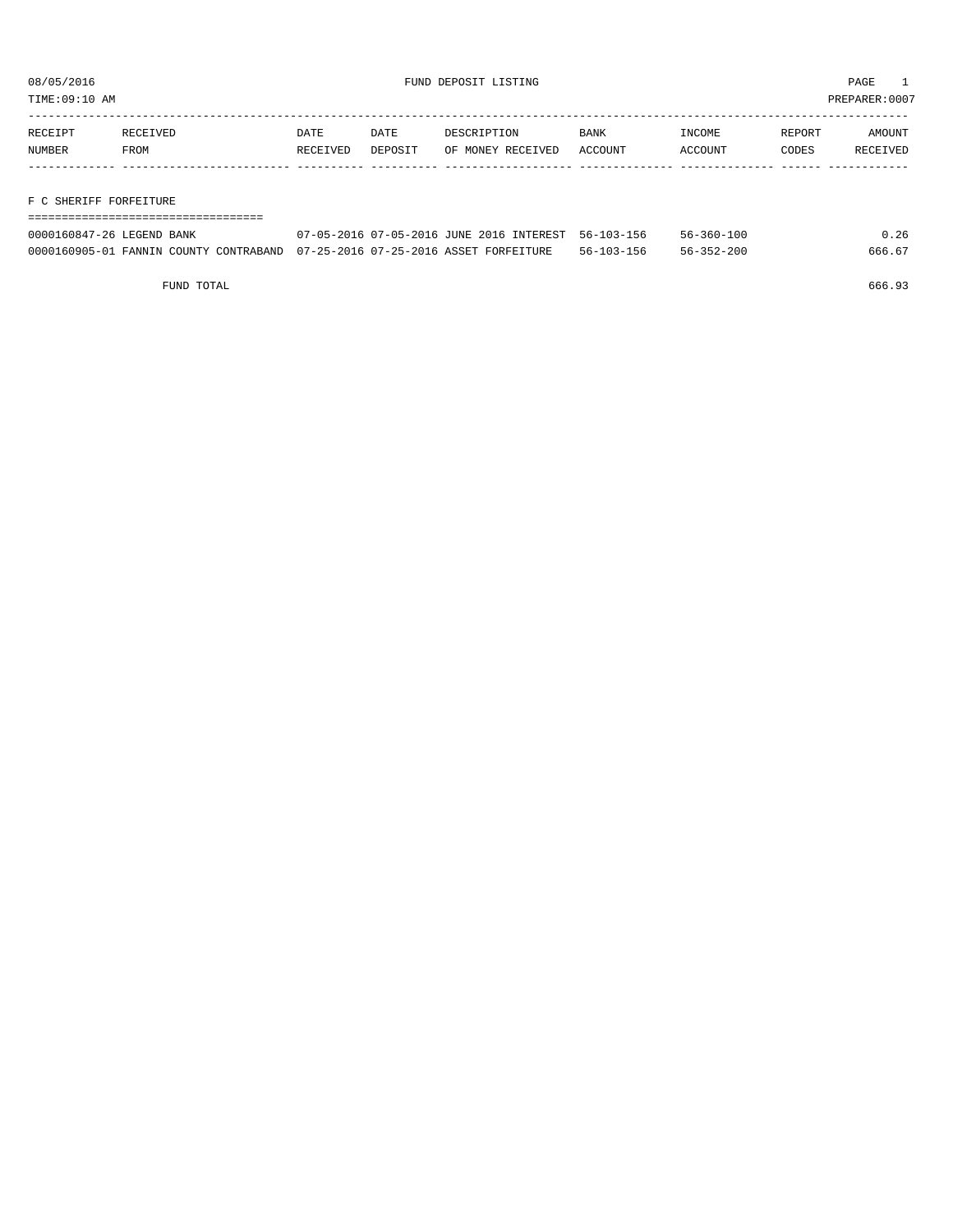TIME:09:10 AM PREPARER:0007

| RECEIPT | RECEIVED | DATE     | DATE    | DESCRIPTION       | <b>BANK</b> | INCOME  | REPORT | AMOUNT   |
|---------|----------|----------|---------|-------------------|-------------|---------|--------|----------|
| NUMBER  | FROM     | RECEIVED | DEPOSIT | OF MONEY RECEIVED | ACCOUNT     | ACCOUNT | CODES  | RECEIVED |
|         |          |          |         |                   |             |         |        |          |

DRUG COURT PROGRAM

===================================

| 0000160847-19 LEGEND BANK | 07-05-2016 07-05-2016 JUNE 2016 INTEREST | $59 - 103 - 100$ | $59 - 360 - 100$ |  |
|---------------------------|------------------------------------------|------------------|------------------|--|
|                           |                                          |                  |                  |  |

FUND TOTAL  $1.85$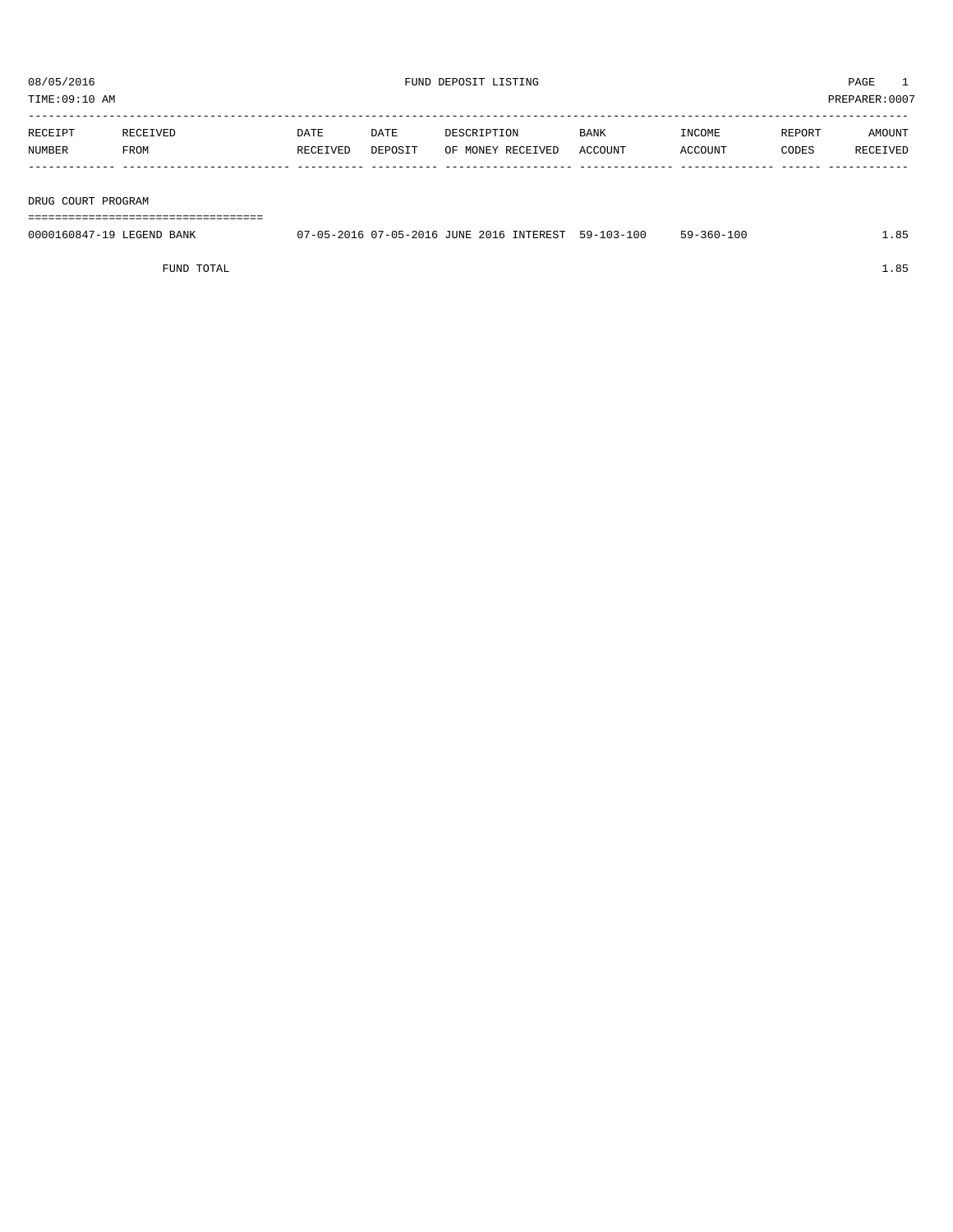TIME:09:10 AM PREPARER:0007

| RECEIPT           | RECEIVED | DATE     | DATE    | DESCRIPTION       | <b>BANK</b> | INCOME  | REPORT | AMOUNT   |
|-------------------|----------|----------|---------|-------------------|-------------|---------|--------|----------|
| NUMBER            | FROM     | RECEIVED | DEPOSIT | OF MONEY RECEIVED | ACCOUNT     | ACCOUNT | CODES  | RECEIVED |
|                   |          |          |         |                   |             |         |        |          |
|                   |          |          |         |                   |             |         |        |          |
| RIGHT OF WAY FUND |          |          |         |                   |             |         |        |          |
|                   |          |          |         |                   |             |         |        |          |

| 0000160835-08 TEXPOOL     | 07-01-2016 07-01-2016 JUNE 2016 INTEREST 70-103-175 | $70 - 360 - 100$ | 39.44 |
|---------------------------|-----------------------------------------------------|------------------|-------|
| 0000160847-20 LEGEND BANK | 07-05-2016 07-05-2016 JUNE 2016 INTEREST 70-103-100 | $70 - 360 - 100$ | 04    |

FUND TOTAL 40.48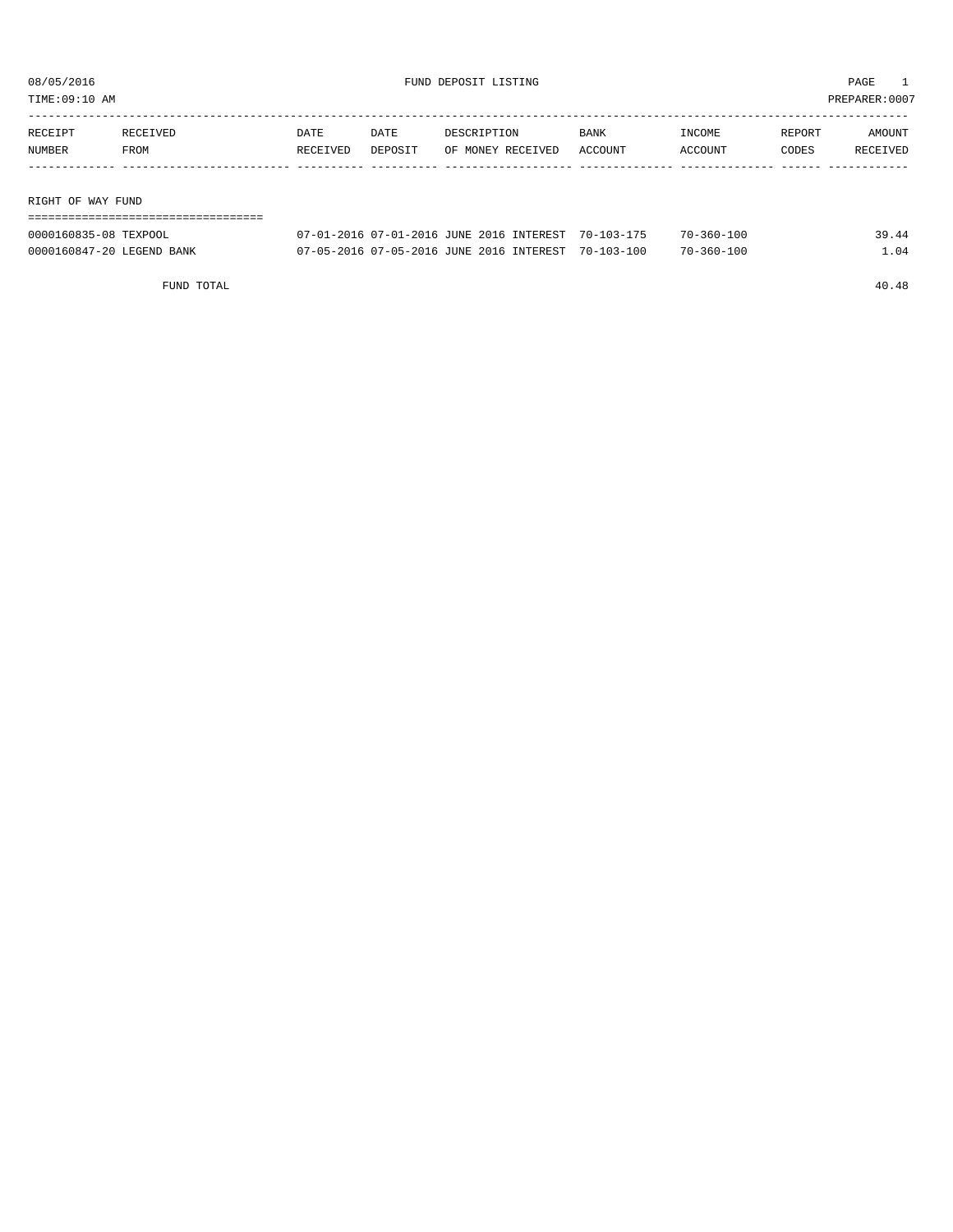08/05/2016 FUND DEPOSIT LISTING PAGE 1

| RECEIPT | <b>RECEIVED</b> | DATE            | DATE    | DESCRIPTION       | <b>BANK</b> | <b>TNCOME</b> | REPORT | AMOUNT          |
|---------|-----------------|-----------------|---------|-------------------|-------------|---------------|--------|-----------------|
| NUMBER  | FROM            | <b>RECEIVED</b> | DEPOSIT | OF MONEY RECEIVED | ACCOUNT     | ACCOUNT       | CODES  | <b>RECEIVED</b> |
|         |                 |                 |         |                   |             |               |        |                 |

JUVENILE PROBATION

| , ____________________________________ |                                                              |                            |
|----------------------------------------|--------------------------------------------------------------|----------------------------|
| 0000160836-01 JUVENILE PROBATION       | 07-01-2016 07-01-2016 PID-2151- ATTORNEY<br>$87 - 103 - 187$ | $87 - 340 - 577$<br>100.00 |
| 0000160837-01 JUVENILE PROBATION       | 07-01-2016 07-01-2016 PID-2151- ATTORNEY<br>$87 - 103 - 187$ | 100.00<br>$87 - 340 - 577$ |
| 0000160838-01 JUVENILE PROBATION       | 07-01-2016 07-01-2016 PID-2162- DEFERRED<br>87-103-187       | $87 - 340 - 575$<br>20.00  |
| 0000160855-01 JUVENILE PROBATION       | 07-08-2016 07-08-2016 PID-2121- RESTITUTI 87-103-187         | 47.50<br>$87 - 340 - 576$  |
| 0000160856-01 JUVENILE PROBATION       | 07-08-2016 07-08-2016 PID-2154 - RESTITUT 87-103-187         | $87 - 340 - 576$<br>60.00  |
| 0000160876-01 JUVENILE PROBATION       | 07-15-2016 07-15-2016 PID-2065 COURT COST 87-103-187         | $87 - 340 - 577$<br>20.00  |
| 0000160900-01 JUVENILE PROBATION       | 07-25-2016 07-25-2016 PID-2158 FEES COLLE 87-103-187         | 100.00<br>$87 - 340 - 576$ |
| 0000160901-01 JUVENILE PROBATION       | 07-25-2016 07-25-2016 PID-2157 PROBATION<br>87-103-187       | 50.00<br>$87 - 340 - 575$  |
| 0000160902-01 JUVENILE PROBATION       | 07-25-2016 07-25-2016 PID-2114 DEFERRED<br>$87 - 103 - 187$  | 50.00<br>$87 - 340 - 575$  |
| 0000160903-01 JUVENILE PROBATION       | 07-25-2016 07-25-2016 PID-2122 RESTITUTIO<br>87-103-187      | $87 - 340 - 576$<br>47.50  |
| 0000160904-01 JUVENILE PROBATION       | 07-25-2016 07-25-2016 PID-2158 DEFERRED<br>$87 - 103 - 187$  | $87 - 340 - 575$<br>30.00  |
| 0000160925-01 JUVENILE PROBATION       | 07-29-2016 07-29-2016 PID-2121-RESTITUTIO 87-103-187         | 77.50<br>$87 - 340 - 576$  |

FUND TOTAL 702.50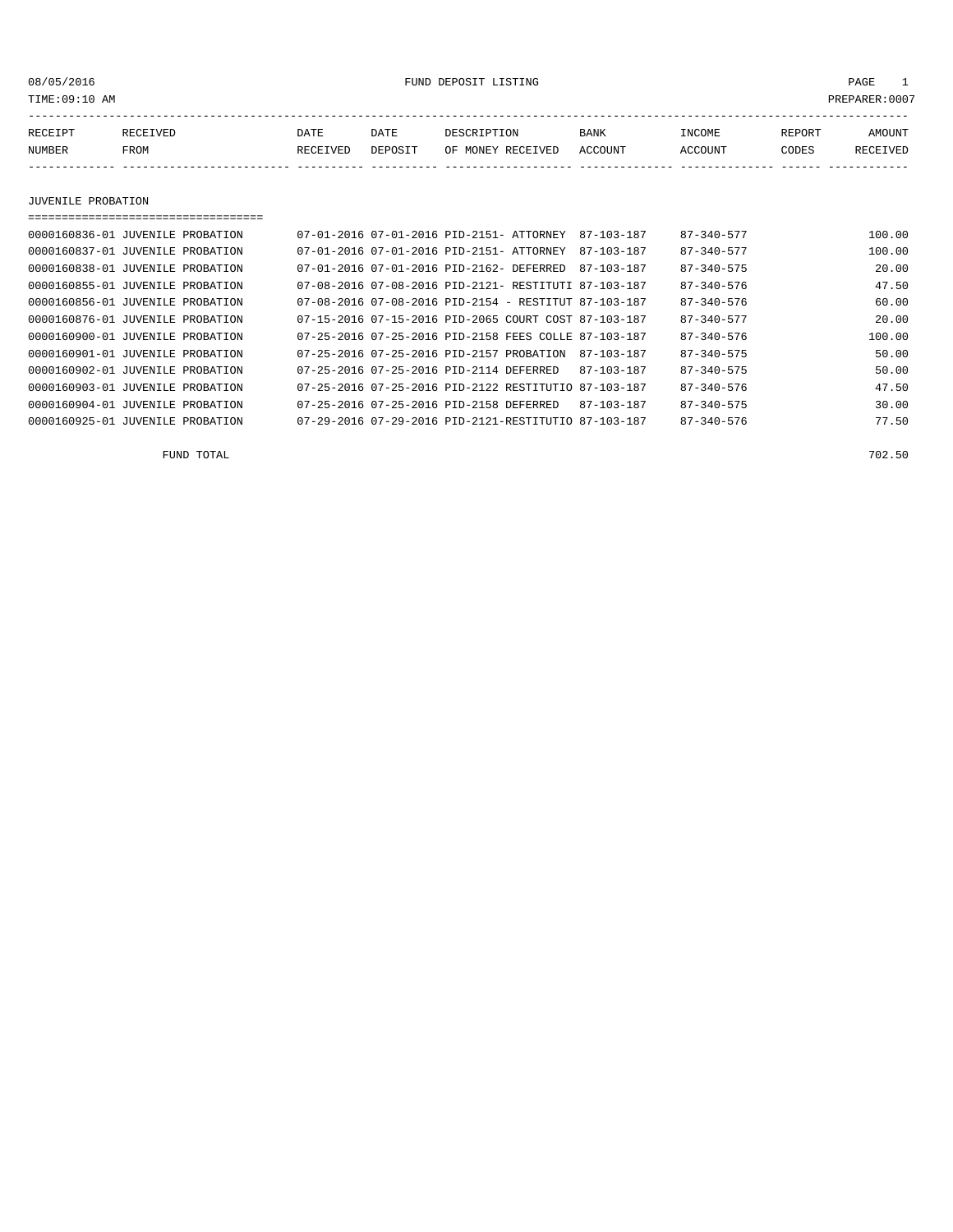08/05/2016 FUND DEPOSIT LISTING PAGE 1

| RECEIPT | <b>RECEIVED</b> | DATE            | DATE    | DESCRIPTION       | <b>BANK</b> | INCOME  | <b>REPORT</b> | AMOUNT          |
|---------|-----------------|-----------------|---------|-------------------|-------------|---------|---------------|-----------------|
| NUMBER  | FROM            | <b>RECEIVED</b> | DEPOSIT | OF MONEY RECEIVED | ACCOUNT     | ACCOUNT | CODES         | <b>RECEIVED</b> |
|         |                 |                 |         |                   |             |         |               |                 |

### TEXAS JUVENILE JUSTICE DEPT.

| =================================== |                                          |                  |                  |           |
|-------------------------------------|------------------------------------------|------------------|------------------|-----------|
| 0000160847-27 LEGEND BANK           | 07-05-2016 07-05-2016 JUNE 2016 INTEREST | 89-103-992       | 89-360-189       | 0.84      |
| 0000160926-01 T.J.J.D.              | 07-29-2016 07-29-2016 COMM. DIR.         | $89 - 103 - 997$ | $89 - 330 - 918$ | 1,259.00  |
| 0000160926-02 T.J.J.D.              | 07-29-2016 07-29-2016 PRE/POST           | $89 - 103 - 996$ | $89 - 330 - 917$ | 1,196.00  |
| 0000160926-03 T.J.J.D.              | 07-29-2016 07-29-2016 COMM. PROG.        | $89 - 103 - 994$ | $89 - 330 - 916$ | 6.533.00  |
| $0000160926 - 04$ T.J.J.D.          | 07-29-2016 07-29-2016 BASIC              | $89 - 103 - 993$ | $89 - 330 - 915$ | 10,263.00 |
| 0000160926-05 T.J.J.D.              | 07-29-2016 07-29-2016 REGIONAL DIV.      | $89 - 103 - 999$ | $89 - 330 - 920$ | 14,857.00 |
|                                     |                                          |                  |                  |           |

FUND TOTAL  $34,108.84$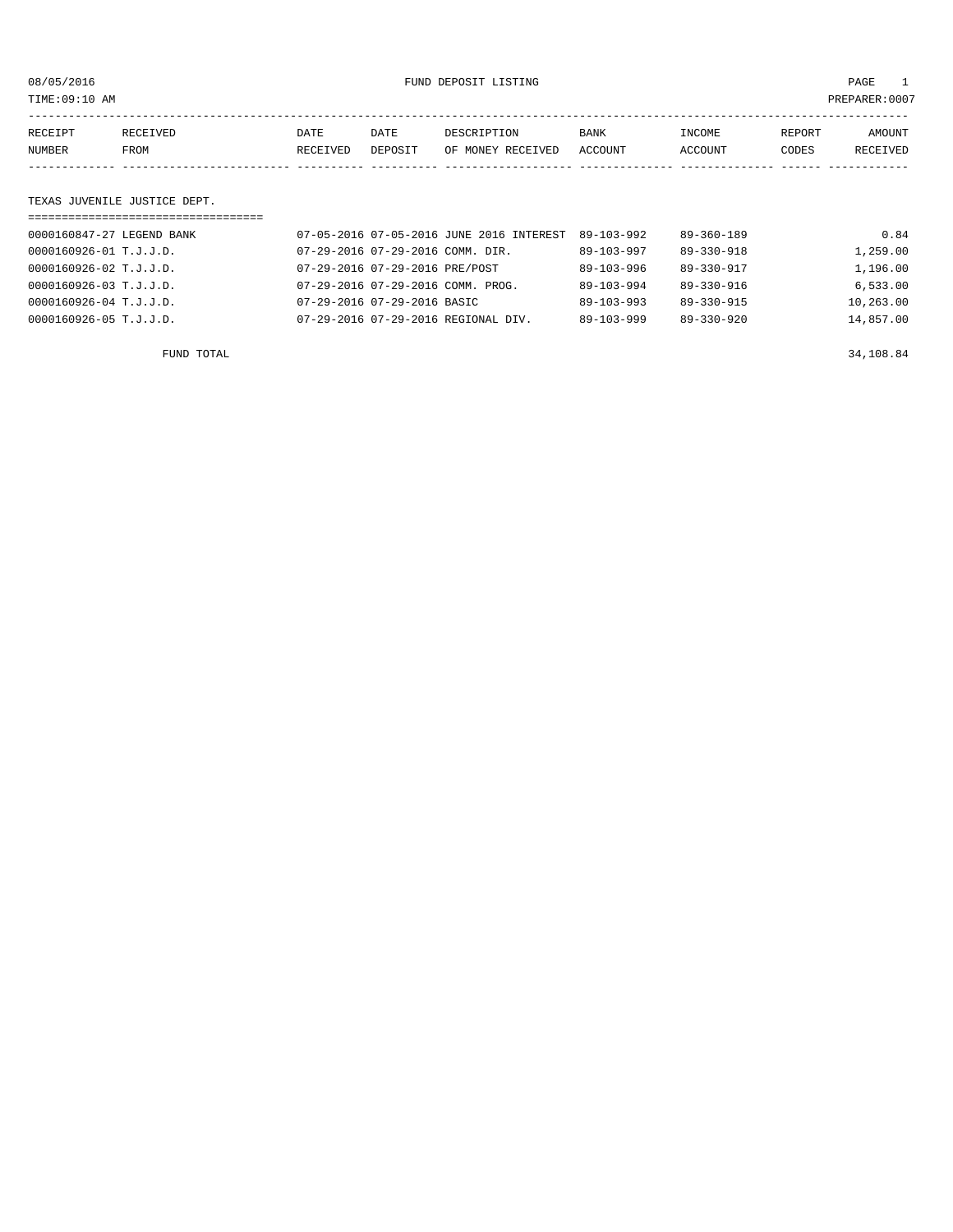TIME:09:10 AM PREPARER:0007

| RECEIPT | RECEIVED | DATE     | DATE    | DESCRIPTION       | <b>BANK</b> | INCOME         | REPORT | AMOUNT   |
|---------|----------|----------|---------|-------------------|-------------|----------------|--------|----------|
| NUMBER  | FROM     | RECEIVED | DEPOSIT | OF MONEY RECEIVED | ACCOUNT     | <b>ACCOUNT</b> | CODES  | RECEIVED |
|         |          |          |         |                   |             |                |        |          |
|         |          |          |         |                   |             |                |        |          |

#### STATZER FUND

| ==================================== |                                                     |                  |       |
|--------------------------------------|-----------------------------------------------------|------------------|-------|
| 0000160835-09 TEXPOOL                | 07-01-2016 07-01-2016 JUNE 2016 INTEREST 92-103-175 | $92 - 360 - 100$ | 11.69 |
| 0000160847-21 LEGEND BANK            | 07-05-2016 07-05-2016 JUNE 2016 INTEREST 92-103-100 | $92 - 360 - 100$ | 0.23  |

FUND TOTAL 11.92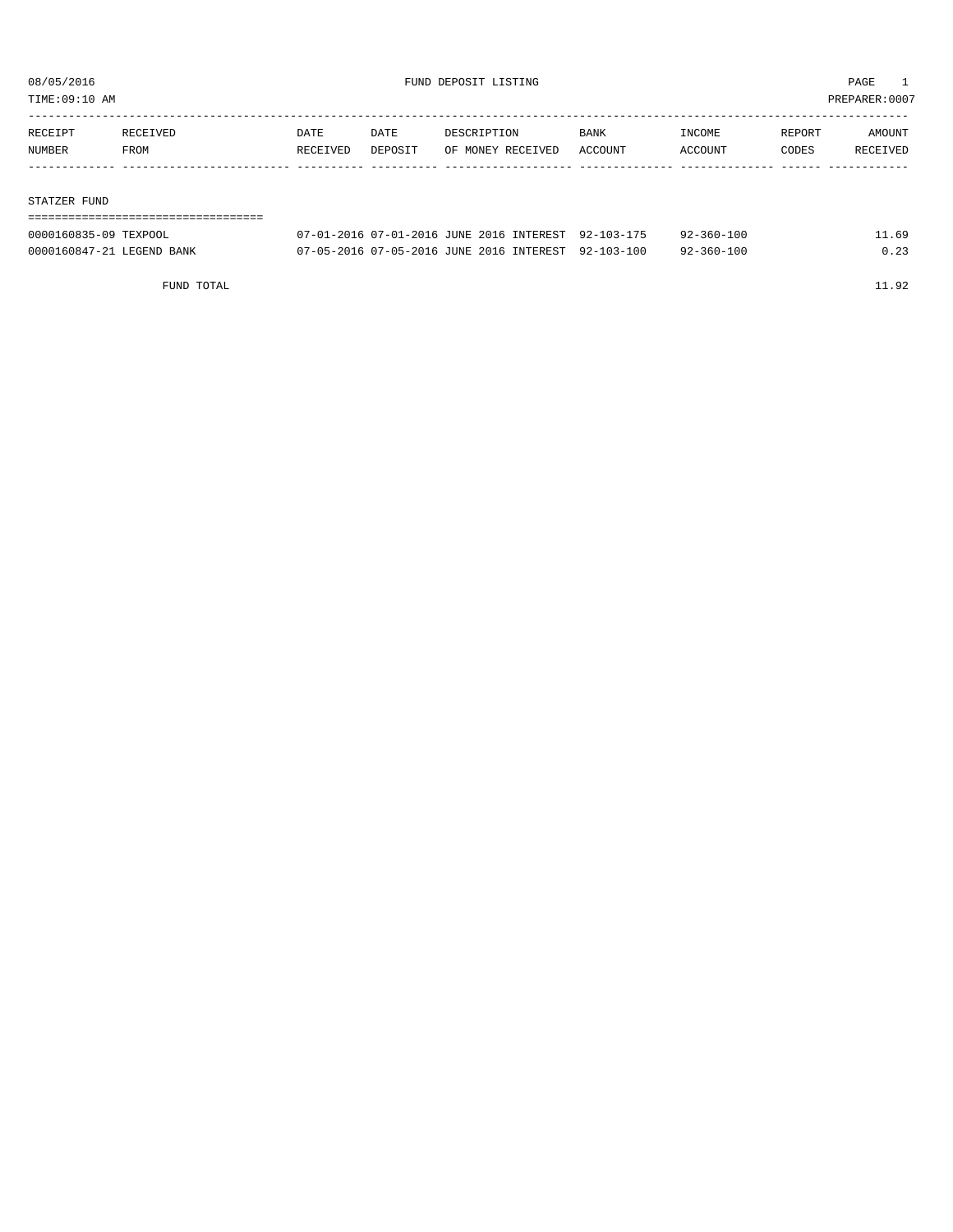TIME:09:10 AM PREPARER:0007 -----------------------------------------------------------------------------------------------------------------------------------

| RECEIPT |      | DATE            | DATE    |                   | <b>BANK</b>    | <b>NCOME</b> | REPORT | NMOUNT |
|---------|------|-----------------|---------|-------------------|----------------|--------------|--------|--------|
| NUMBER  | FROM | <b>RECEIVED</b> | DEPOSIT | OF MONEY RECEIVED | <b>ACCOUNT</b> | ACCOUNT      | CODES  |        |
|         |      |                 |         |                   |                |              |        |        |

#### PAYROLL

| ================================== |                                                      |                  |                  |        |
|------------------------------------|------------------------------------------------------|------------------|------------------|--------|
| 0000160839-01 CONNIE EDWARDS       | 07-01-2016 07-01-2016 JULY 2016 COBRA DEN 95-100-100 |                  | $95 - 370 - 130$ | 23.80  |
| 0000160849-01 H. SCOTT DTER, JR.   | 07-08-2016 07-08-2016 JULY 2016 COBRA                | $95 - 100 - 100$ | 95-370-130       | 752.86 |
| 0000160850-01 AFLAC                | 07-08-2016 07-08-2016 PREMREFU                       | 95-100-100       | $95 - 370 - 130$ | 71.46  |
| 0000160881-01 JANIE HERRINGTON     | 07-18-2016 07-18-2016 AUG. & SEPT. 2016 C 95-100-100 |                  | $95 - 370 - 130$ | 136.68 |
| 0000160907-01 MATT RILEY           | 07-25-2016 07-25-2016 AUG, 2016 HEALTH IN 95-100-100 |                  | $95 - 370 - 130$ | 762.33 |
|                                    |                                                      |                  |                  |        |

FUND TOTAL  $1,747.13$